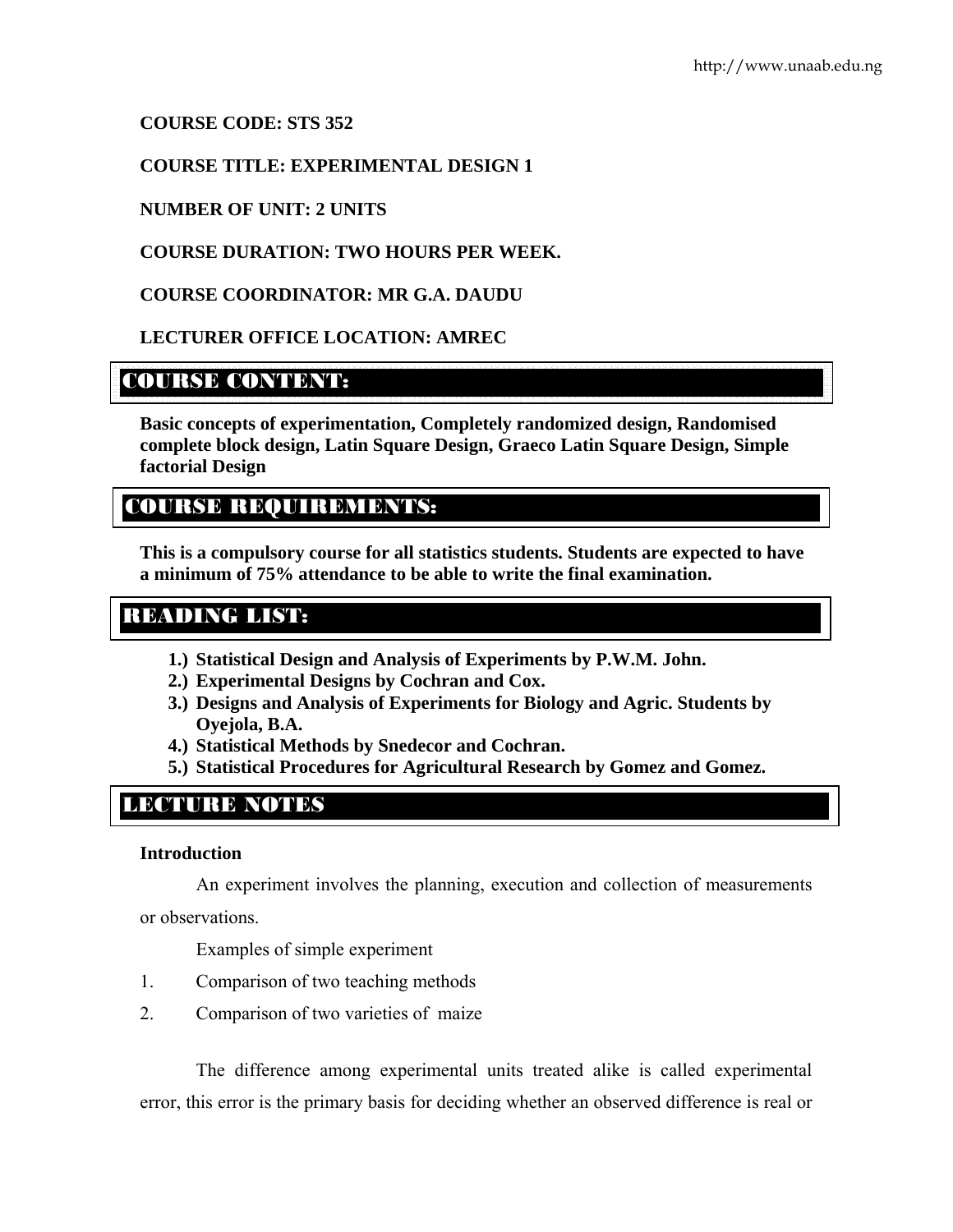just due to chance. Clearly every experiment must be designed to have a measure of the experimental error.

## **Definitions**

## **Experimental Unit/plot**

This is the smallest to which a treatment is applied, and on which an observation is made e.g. an animal bird, an object, a cage, a field plat and so on.

- Definition of a unit depend on the objective of the experiment.

## **Factors**

These are distinct types of condition that are manipulated on the experimental unit e.g. age, group, gender, variety, fertilizer and so on.

## **Factor Levels**

Different mode of the presence of a factors are called factor levels.

- Factors can be quantitative or qualitative.

## **Treatments**

Each specific combination of the levels of different factors is called the treatment.

## **Replication**

These are the numbers of experimental units to which a given treatment is applied.

## **MAIN ASPECT OF DESIGNING EXPERIMENT**

- a. Choose the factor to be studied in the experiment and the levels of each factor that are relevant to the investigation.
- b. Consider the scope of inference and choose the type of experimental unit on which treatment are to be applied.
- c. From the perspective of cost and desired precision of inference, decide on the number of units to be used for the experiment.
- d. Finally, and most important, determine the manner in which the treatments are to be applied to the experimental units (i.e. design of the experiment).

## **PRINCIPLES OF EXPERIMENTAL DESIGN**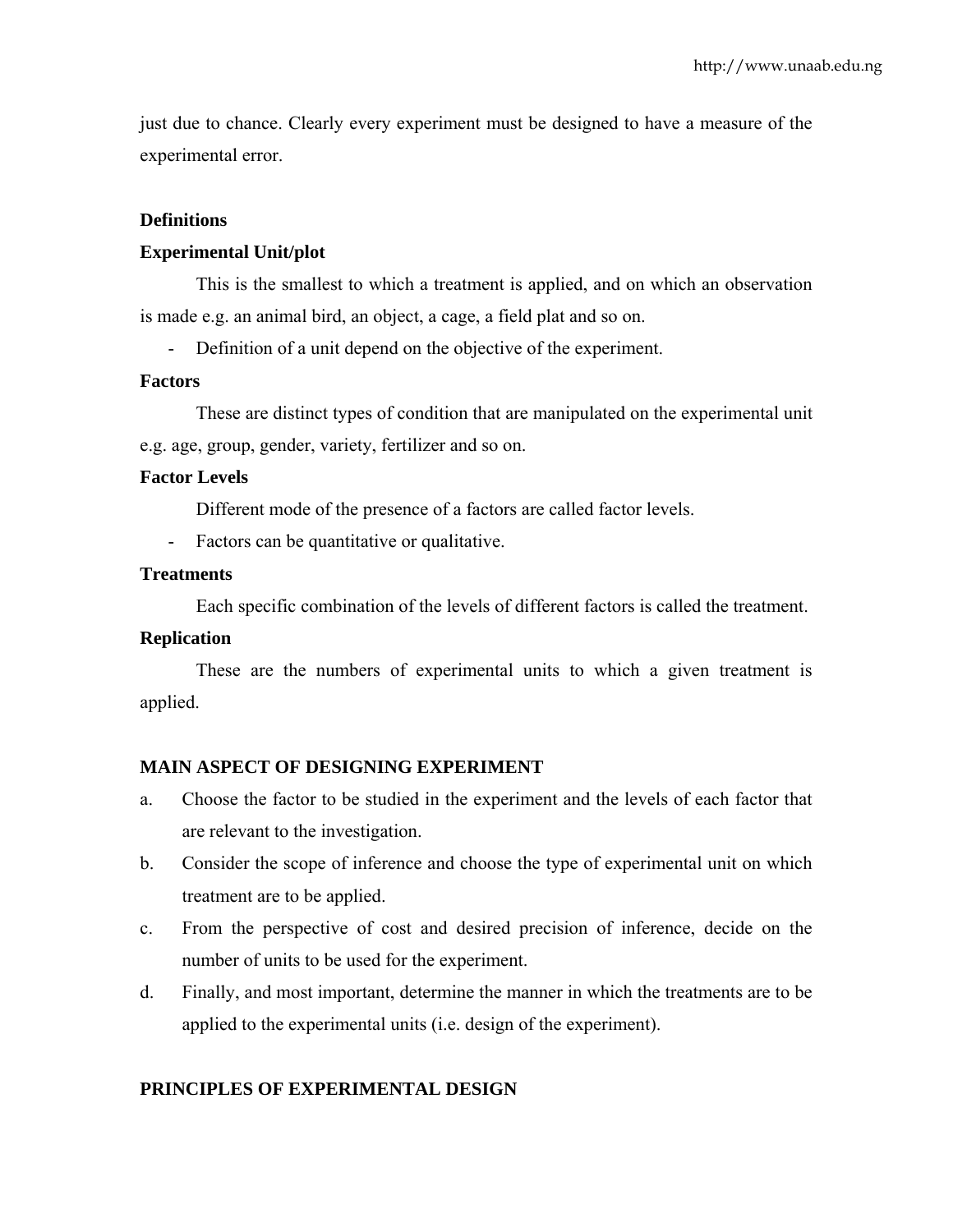There are three basic statistical requirements for a good experiment:

- Randomization
- $\bullet$  Replication
- Local Control or Blocking
- 1. **RANDOMIZATION:** This is the process by which it is ensured that each treatment has an equal chance of being assigned to any experimental unit e.g.
	- $\checkmark$  Suppose two maize varieties, Yellow (Y) and White (W) are to be compared using four experimental units for each

|  | (I) Y W Y W                 |  |  | $\begin{array}{cccccccccccccc} \text{(II)} & \begin{array}{lcccccc} \text{Y} & & \text{Y} & & \text{Y} & & \text{Y} \\ \text{1} & \text{2} & & \text{3} & & \text{4} \end{array} & & & & \end{array}$ |  |
|--|-----------------------------|--|--|-------------------------------------------------------------------------------------------------------------------------------------------------------------------------------------------------------|--|
|  | $1 \t 3 \t 3 \t 4$<br>Y W W |  |  | W W W W                                                                                                                                                                                               |  |
|  | 5 6 7 8                     |  |  | $\begin{array}{ccccccccccccc}\n5 & & 6 & & 7 & & 0\n\end{array}$                                                                                                                                      |  |

In layout (II) if the field has fertility gradient so that there is a gradual productivity from top to bottom. Then the white variety will be at advantage been in a relatively more fertile area hence, the comparison within the variety would be biased in favour of variety "W".

A better layout is obtained by randomization as shown in layout (I).

- 2. **REPLICATION:** Each treatment being applied to more than one experimental unit. Experimental error can be measured only if there are replications. Also the more the experimental units used for each treatment, the lower would be the standard error for the estimate for treatment effect and hence, the more precise the experiment. Precision is the measurement of how close the observed values are to each other.
- 3. **BLOCKING OR LOCAL CONTROL:** This is the process of grouping together experimental units that are similar and assigning all treatments into each group or block separately and independently. This allows the measurement of variation among blocks which can be removed from the experimental error. Blocking is therefore one of the measure for reducing or minimizing experimental error. The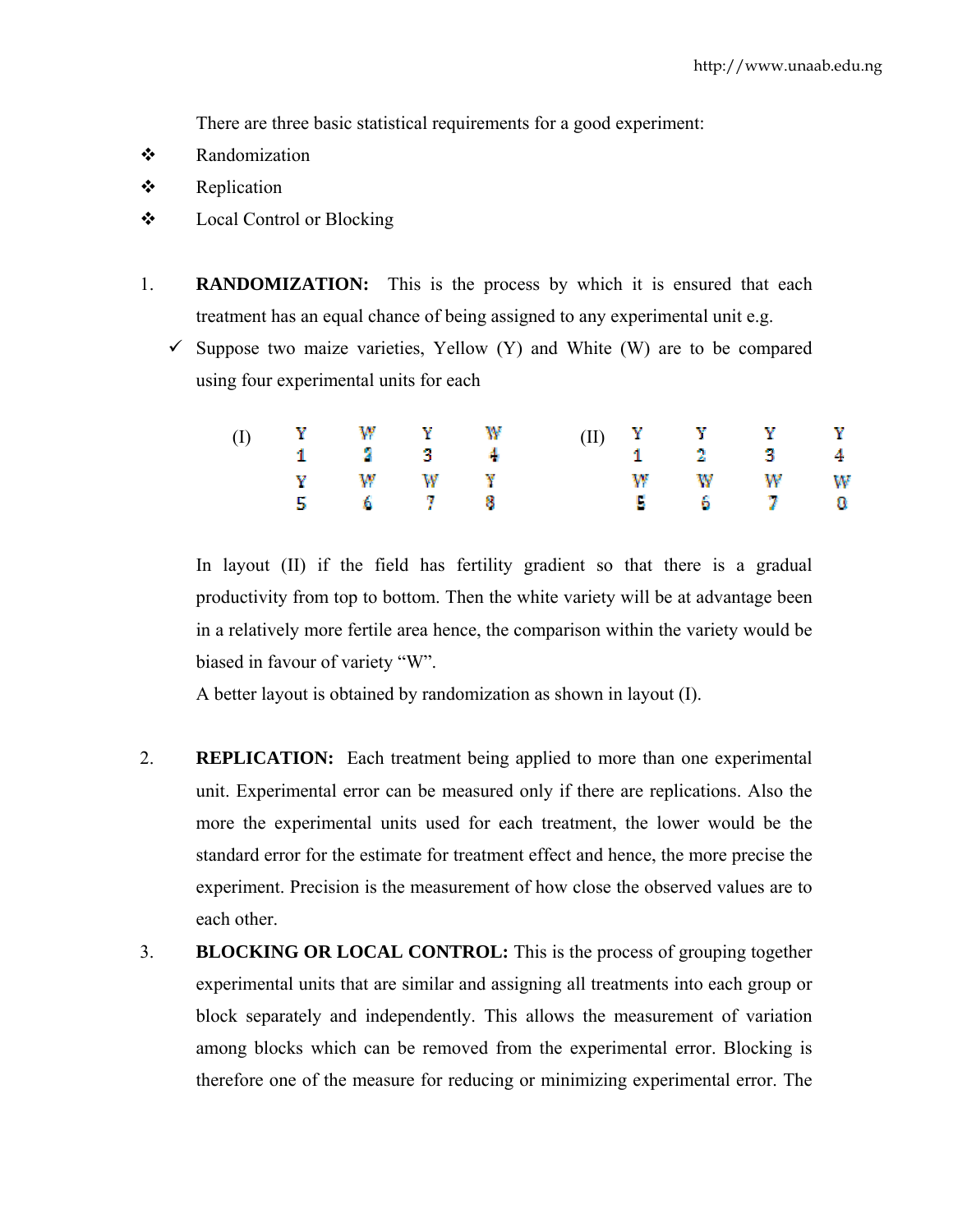ability of detecting existing or real differences among treatments increase as the size of the experimental error decreases.

# **COMPLETELY RANDOMIZE DESIGN (CRD)**

# **Introduction**

A CRD is a design in which the treatments are assigned completely at random so that each experimental unit has equal chance of receiving any one treatment. Any difference among the experimental units receiving the same treatment is considered to be experimental error.

Model: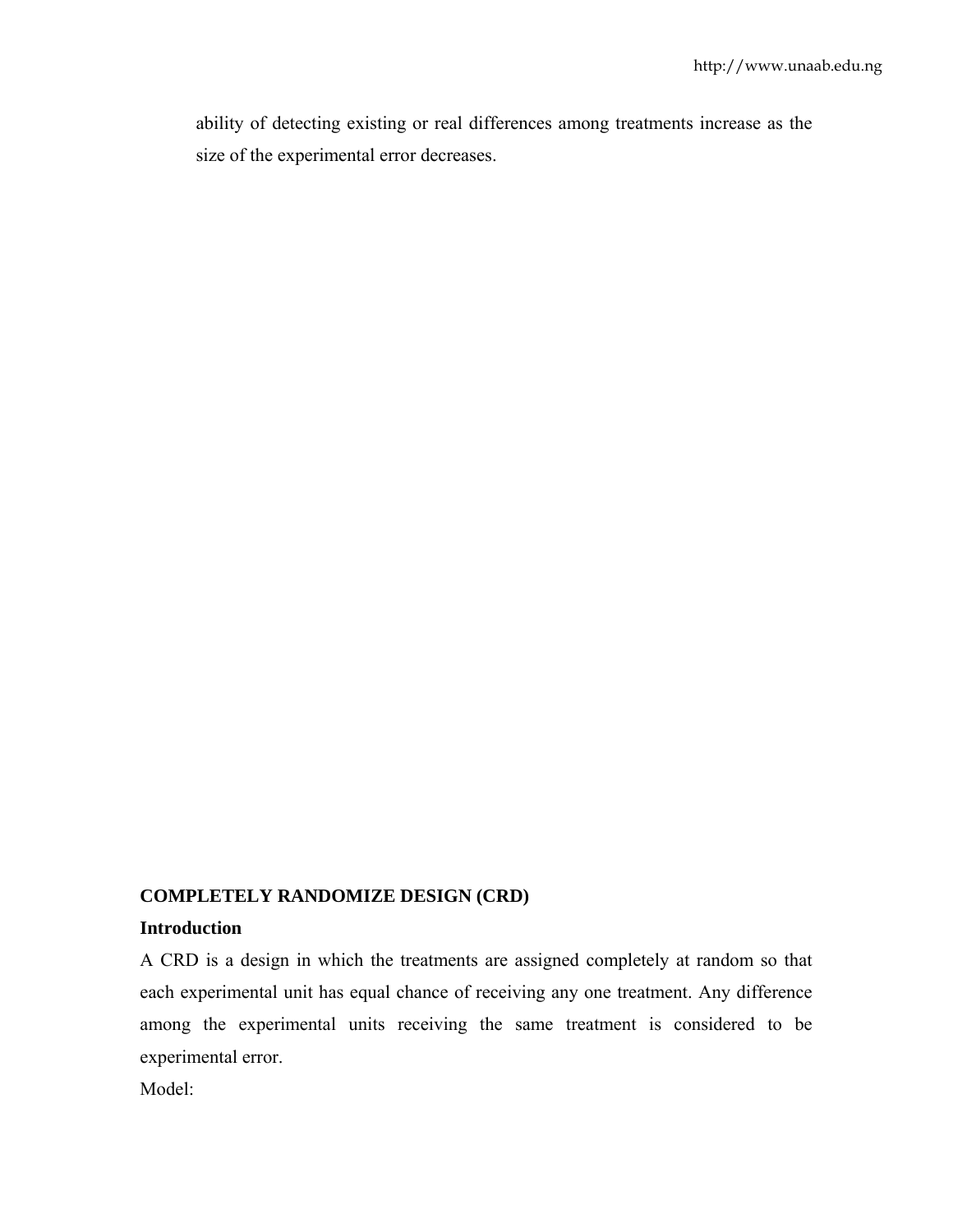$$
y_{ij} = \mu_i + e_{ij}
$$
  
=  $\mu + \alpha_i + e_{ij}$   
i = 1, 2, ..., t and j = 1, 2, ..., r

Where  $y_{ij}$  is the observed value for replicate j of treatment *i*,  $\mu_i$  is the population mean for treatment *i*,  $\mu$  is the population mean,  $\alpha_i$  is the effect of treatment i and  $e_{ij}$  is the experimental error resulting from replicate *j* of treatment *i*.

**Assumption:**  $\mathbf{y}_{\text{f}}$  are assumed normally distributed about the mean,  $\mu_i$ , and variance,  $\sigma^2$ or  $e_{ij}$  **i.e.**  $\mathbf{a} \cdot \mathbf{b}$  (0,  $\sigma^2$ ) i.e. independently and identically normally distributed with mean 0 and constant variance  $\sigma^2$ . Also  $\sum \alpha_i = 0$ ,

#### **Estimation of the Parameters**

$$
y_{ij} = \mu + \alpha_i + \alpha_{2i}
$$
  
\n
$$
a_{ij} = y_{ij} - \mu - \alpha_i
$$
  
\n
$$
S = \sum_i \mathbf{d}_i^2 = \sum_j (\mathbf{y}_{ij} - \mu - \mathbf{d}_i)^2
$$
  
\n
$$
\frac{dS}{d\mu} = -2 \sum_i \sum_j (y_{ij} - \mu - \alpha_i)
$$
  
\n
$$
\Rightarrow -2 \sum_i \sum_j (y_{ij} - \hat{\mu} - \alpha_i) = 0
$$
  
\n
$$
\sum_i \sum_j y_{ij} - \sum_i \sum_j \hat{\mu} - \sum_i \sum_j \alpha_i = 0
$$
  
\n
$$
\sum_i \sum_j y_{ij} - rt\hat{\mu} - r \sum_i \alpha_i = 0
$$

Impose the constrain  $\sum_i \alpha_i = 0$ 

$$
\Rightarrow rt\hat{\mu} = \sum y_{ij}
$$

$$
\therefore \hat{\mu} = \frac{\sum \sum y_{ij}}{rt} = \overline{y}.
$$

$$
\frac{dS}{d\alpha_i} = -2\sum_j (y_{ij} - \mu - \alpha_i)
$$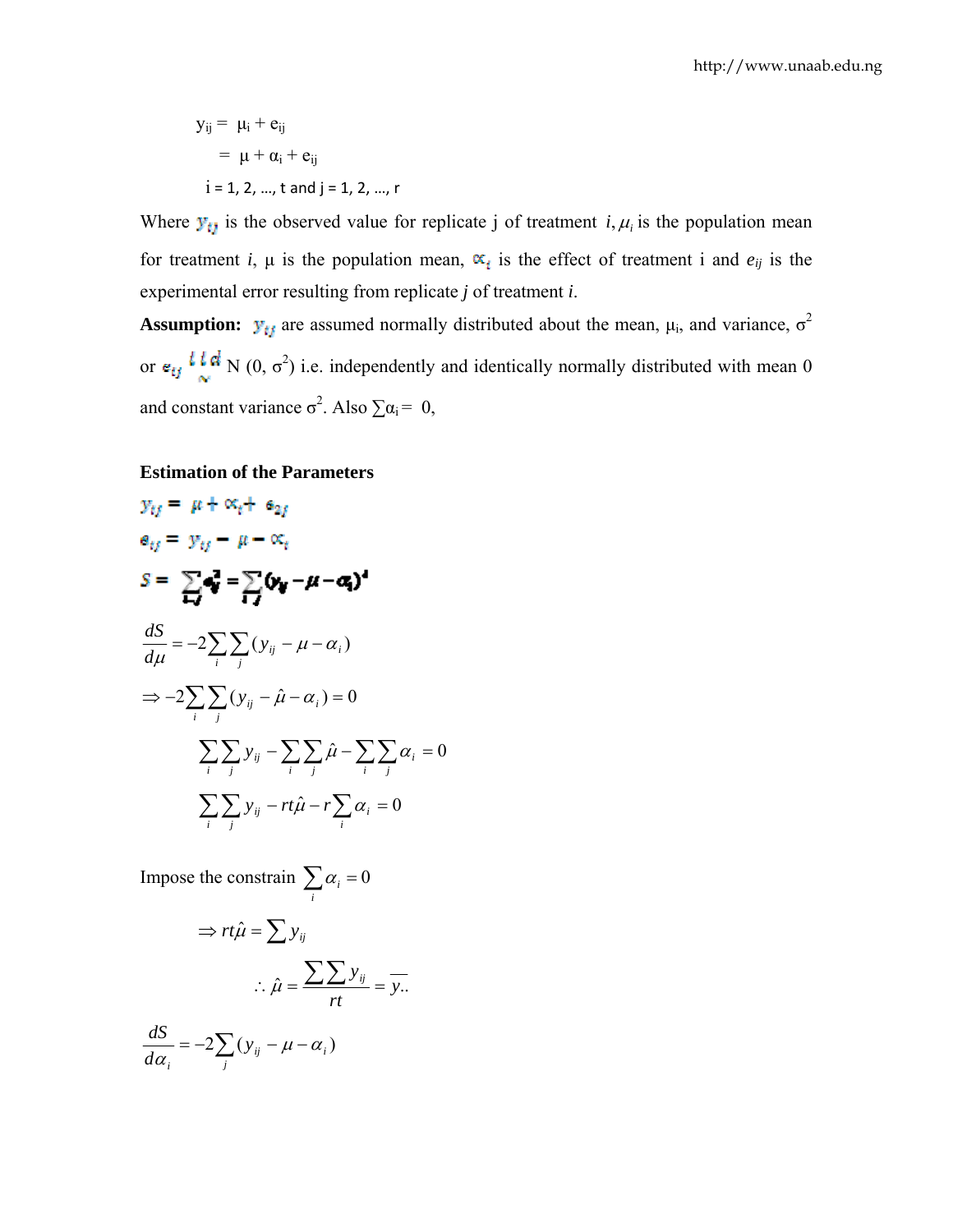$$
-2\sum_{j} (y_{ij} - \hat{\mu} - \hat{\alpha}_i) = 0
$$

$$
\sum_{j} y_{ij} - \sum_{j} \hat{\mu} - \sum_{j} \hat{\alpha}_i = 0
$$

$$
\sum_{j} y_{ij} - r\hat{\mu} - r\hat{\alpha}_i = 0
$$

$$
\hat{\alpha}_i = \frac{\sum_{j} y_{ij}}{r} - \hat{\mu}
$$

$$
= \bar{y}_i - \bar{y}...
$$

## **Randomization Procedure**

- 1. Determine the total number of experimental units or plots (N) where  $N = rt$  with r being the number of replications and t the number of treatments.
- 2. Assign a plot number to each experimental unit in any convenient manner consecutively 1 to N.
- 3. Assign the treatments to the experimental units by any chosen randomization scheme e.g. using table of random numbers, random number generator, drawing of lots and so on.

**Data Structure** 

#### **Treatments**

1 2... T  
1 
$$
y_{11}
$$
  $y_{12}$  ...  $y_{t1}$   $y_{.1}$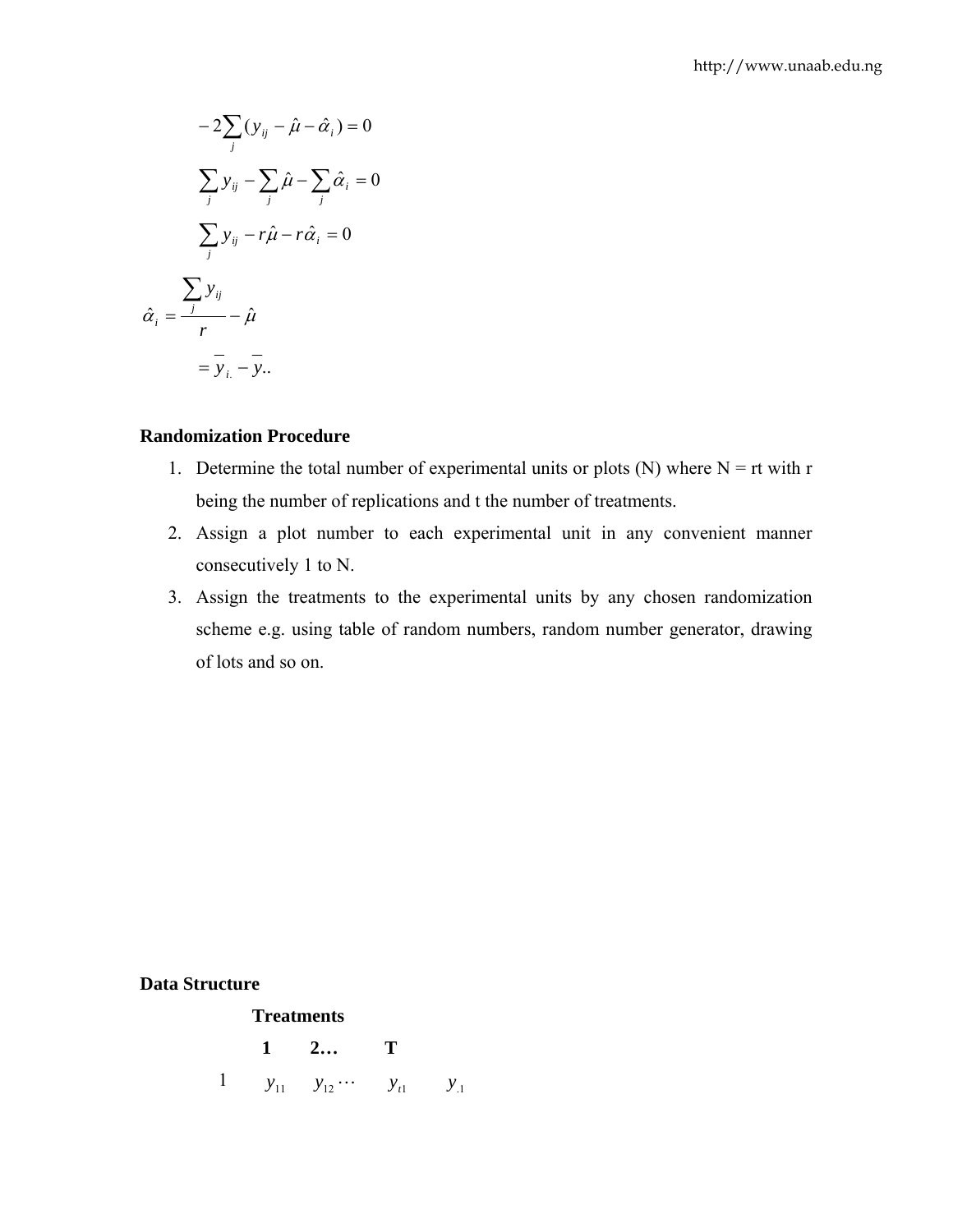2 
$$
y_{12}
$$
  $y_{22}$   $\cdots$   $y_{t2}$   $y_{.2}$   
\n $\begin{array}{cccccc}\n1 & 1 & 1 & 1 & 1 \\
1 & 1 & 1 & 1 & 1 \\
1 & 1 & 1 & 1 & 1 \\
1 & 1 & 1 & 1 & 1\n\end{array}$   
\n $\mathbf{r}$   $\mathbf{y}_{1r}$   $\mathbf{y}_{2r}$   $\cdots$   $\mathbf{y}_{tr}$   $\mathbf{y}_{.r}$   
\n $\mathbf{y}_{1}$   $\mathbf{y}_{2}$   $\cdots$   $\mathbf{y}_{t}$   $\mathbf{y}_{y}$ 

# **Analysis of Variance**

The total variation in CRD is partitioned into two sources of variation i.e. variation due to treatment and variation due to the error. The relative size of the two variations is used to indicate whether the observed difference among the treatment means is significant or due to chance, the treatment difference is said to be significant if the treatment variation is significantly larger than the experimental error.

Total sum of squares, SST,

$$
SST = \sum_{i=1}^{t} \sum_{j=1}^{ni} (y_{ij} - \overline{y}_{..})^2 = \sum \sum y_{ij}^2 - \frac{y^2}{N}
$$

Sum of squares due to treatment SSB

$$
SSB = \sum_{i=1}^{t} \sum_{j=1}^{ni} (\overline{y}_{ii.} - \overline{y}_{..})^2 = \sum_{i=1}^{t} n_i (\overline{y}_{i.} - \overline{y}_{..})^2 = \sum_{i=1}^{t} \frac{y_i^2}{n_i} - \frac{y_i^2}{N}
$$

Sum of Square due to Error, SSE

$$
SSE = \sum_{i=1}^{t} \sum_{j=1}^{n_i} (y_{ij} - \overline{y}_{i.})^2
$$

$$
C.F = \frac{y^2}{N} = \text{correcting factor}
$$
  
\n
$$
\Rightarrow SST = SSB + SSE
$$
  
\ni.e.SSE = SST - SSB

#### **ASSIGNMENT**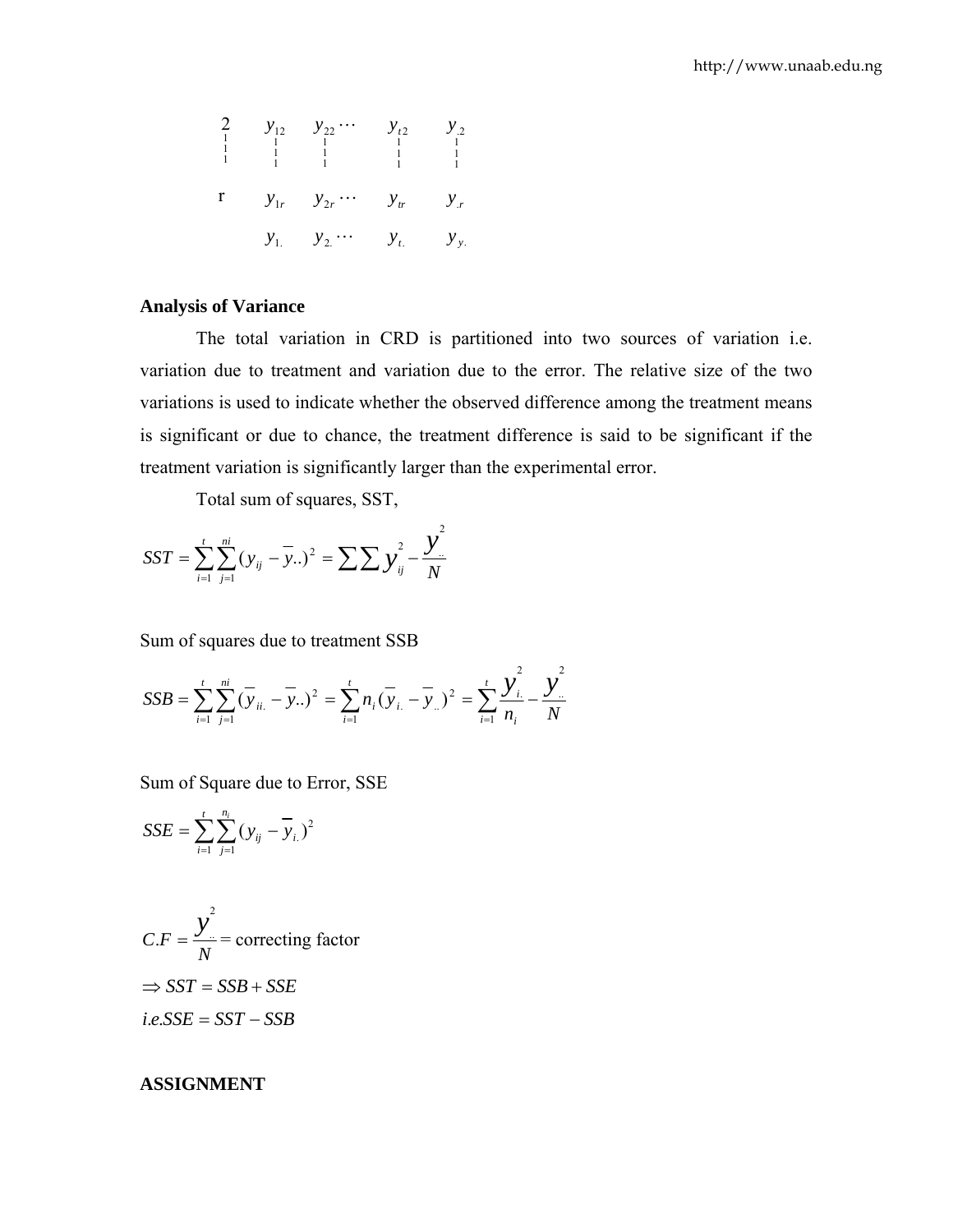• Show that:

$$
\sum_{i} \sum_{j} (y_{ij} - \overline{y}_{i.})^2 = \sum_{i} \sum_{j} (\overline{y}_{i.} - \overline{y}_{i.})^2 + \sum_{i} \sum_{j} (y_{ij} - \overline{y}_{i.})^2
$$

## **ANOVA TABLE**

| <b>Source of variation</b> | Degree of<br>freedom | Sum of<br><b>Squares</b> | <b>Means squares</b>    | <b>F-ratio</b>                                      |
|----------------------------|----------------------|--------------------------|-------------------------|-----------------------------------------------------|
| Between treatment          | $t-1$                | <b>SSB</b>               |                         | $MSB = \frac{SSB}{t-1}$ $Fc = \frac{MSB}{MSE} = Fc$ |
| Error                      | $N-t$                | <b>SSE</b>               | $MSE = \frac{SSE}{N-t}$ |                                                     |
| <b>Total</b>               | $N-1$                | SST                      |                         |                                                     |

If there are no differences in the effect of the treatment Fc follows the Fdistribution. Hence, if  $F_c > F_T$  where  $F_T$  is the table value from the F-Table with t – 1 and  $N - t$  degrees of freedom at a given significance level, then the effect are said to be significantly different

 $H_0: \mu_t = \mu_2 = \cdots = \mu_t = \mu$  $H_4$ : atleast one  $\mu_i \neq \mu$ Or  $H_0: \alpha_t = \alpha_2 = \cdots = \alpha_t = 0$  $H_4$ : atleast one  $\alpha_i \neq 0$ Reject  $H_0$  if  $F_C > F_T$ 

## **COMPARISON OF MEANS**

If a significant result is declared then there is need to identified the mean that are different and this can be done using multiple comparison of means such as

LSD – Least Significant Difference

DMRT – Duncan's Multiple Range Test Turkey

Scheffee etc.

 $LSD = tSED$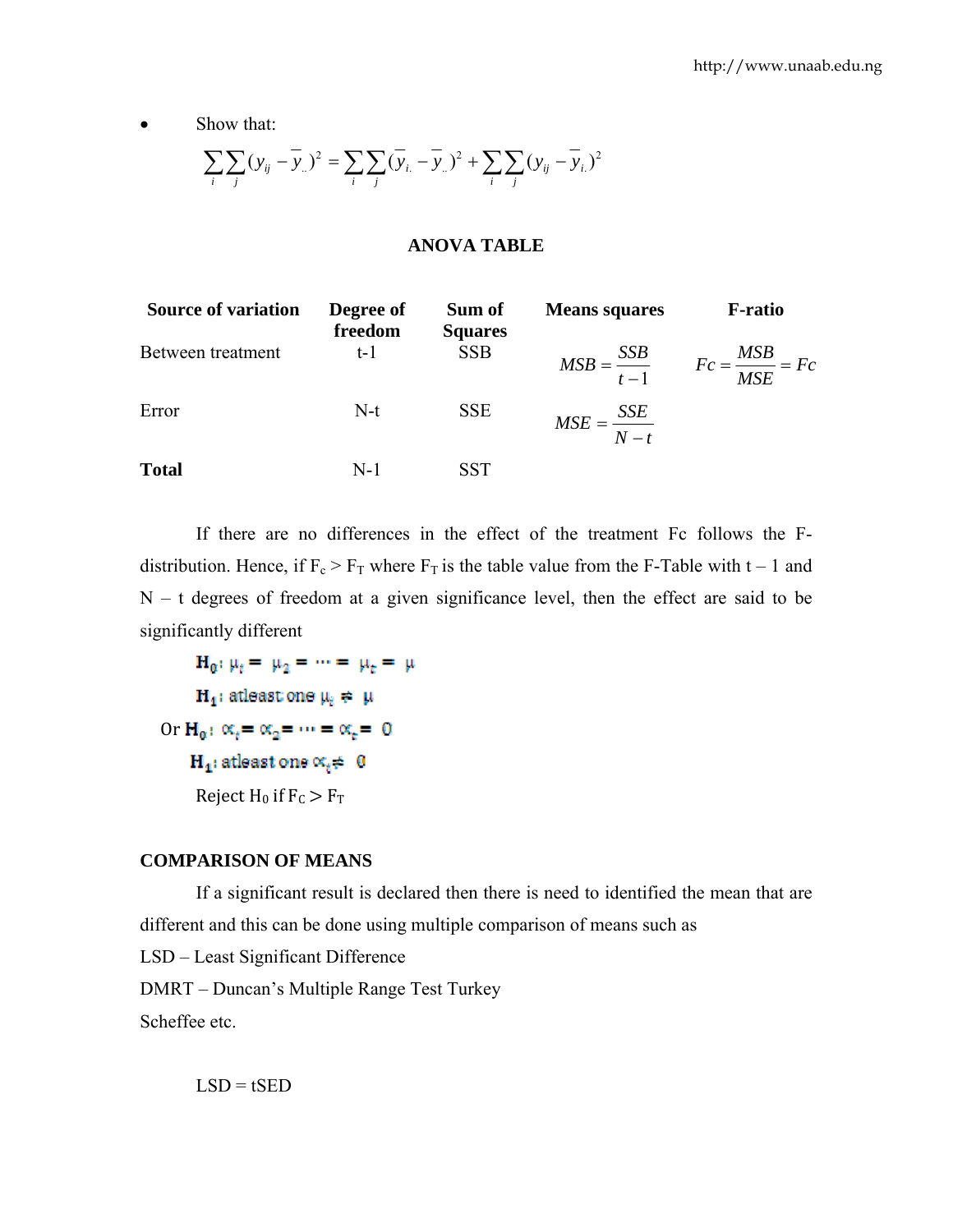$$
SED = \sqrt[1]{MSE\left(\frac{1}{n_e} + \frac{1}{n_f}\right)}
$$

$$
= \sqrt[1]{\frac{2MSE}{r}}, \text{for } n_t = n_j = r
$$

If the observe difference between any two means is greater than the LSD value then those two means are said to be significantly different.

## **COEFFICIENT OF VARIATION**

This is a measure of precision of the estimates obtained from the data. It is also used to assess the quality of the management of an experiment. A low coefficient of variation indicates high precision of estimate or efficient management of the experiment.

$$
CV = \sqrt{\frac{\text{MSE}}{\text{Grand mean overall}}} \times 100
$$

Example: In an effort to improve the quality of recording tapes, the effect of four kinds of coating A, B, C, D on the reproducing quality of sound are to be compared. The measurements of sound distortion are given below.

| A 10 15 8 12 15 |  |  |                        |
|-----------------|--|--|------------------------|
| B 14 8 31 15    |  |  |                        |
|                 |  |  | C 17 16 14 15 17 15 18 |
|                 |  |  | D 12 15 17 15 16 15    |

Recommend the best coating for the sound production.

## **ADVANTAGE OF CRD**

- 1. The design is very flexible
- 2. The statistical analysis is simple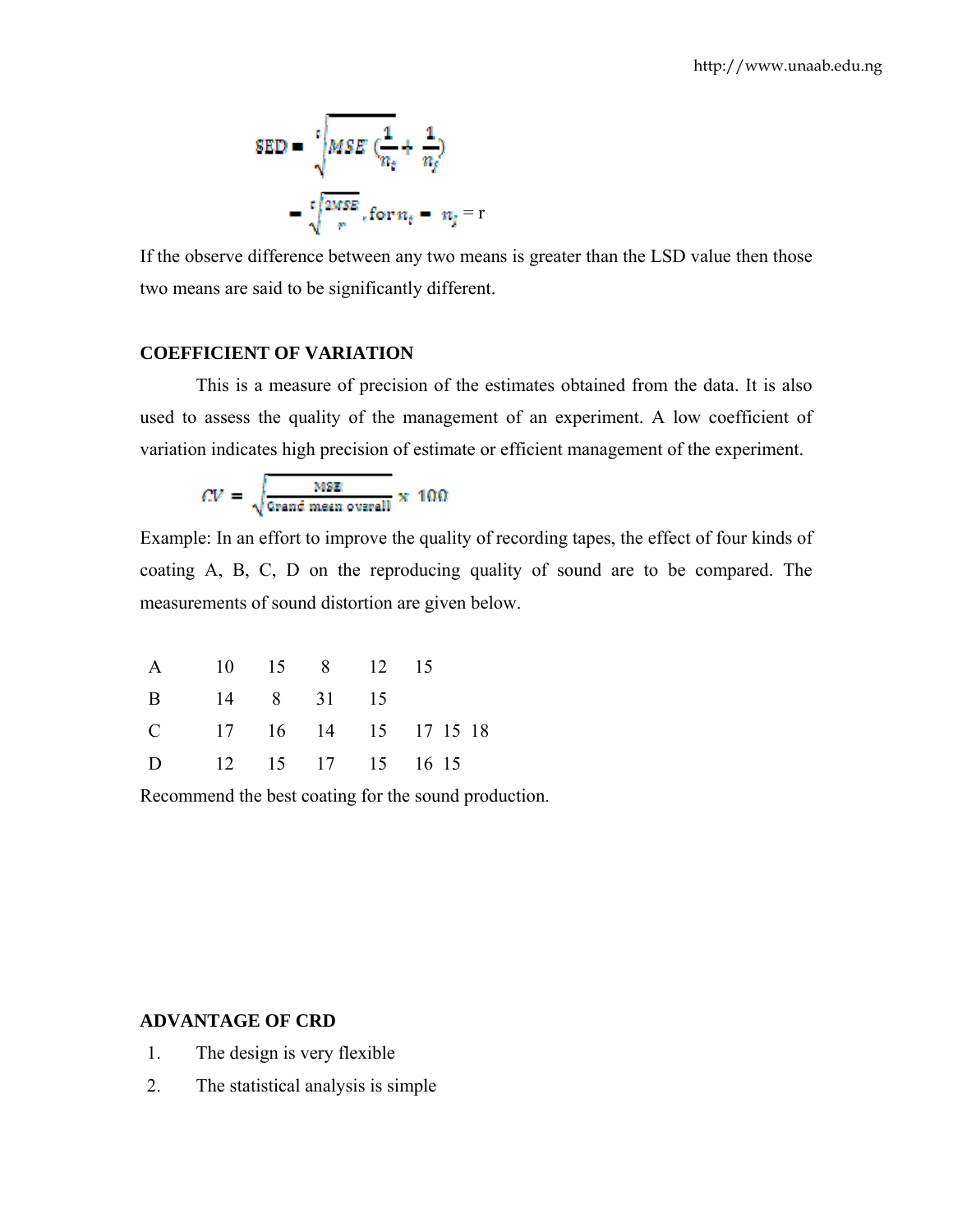- 3. It has high degrees of freedom relative to other designs
- 4. It is best for small experiments

## **DISADVANTAGE OF CRD**

Design is very inefficient if units are not homogenous.

#### **ASSIGNMENT**

1. Analyze the following data from a field experiment with four treatments using 1% significance level. Carryout mean comparison if necessary. How good is the management of the experiment.

| $\mathbf{A}$  | 14.3 | 11.6 | 11.8 | 14.2 |
|---------------|------|------|------|------|
| B             | 20.7 | 21.0 |      |      |
| $\mathcal{C}$ | 32.6 | 32.1 | 33.0 |      |
| D             | 24.3 | 25.2 | 24.8 |      |

2. Three fertilizer sources A, B, C, were each applied to seven plots chosen at random in a field of carrot. Analyze the data using 5% significance level. Carryout mean comparison if necessary. How efficient was the management of the experiment

|  |  |  | A 24 18 18 29 22 17 15 |  |
|--|--|--|------------------------|--|
|  |  |  | B 46 39 37 50 44 45 30 |  |
|  |  |  | C 32 20 26 41 36 28 27 |  |

# **RANDOMISED COMPLETE BLOCK DESIGN (RCBD)**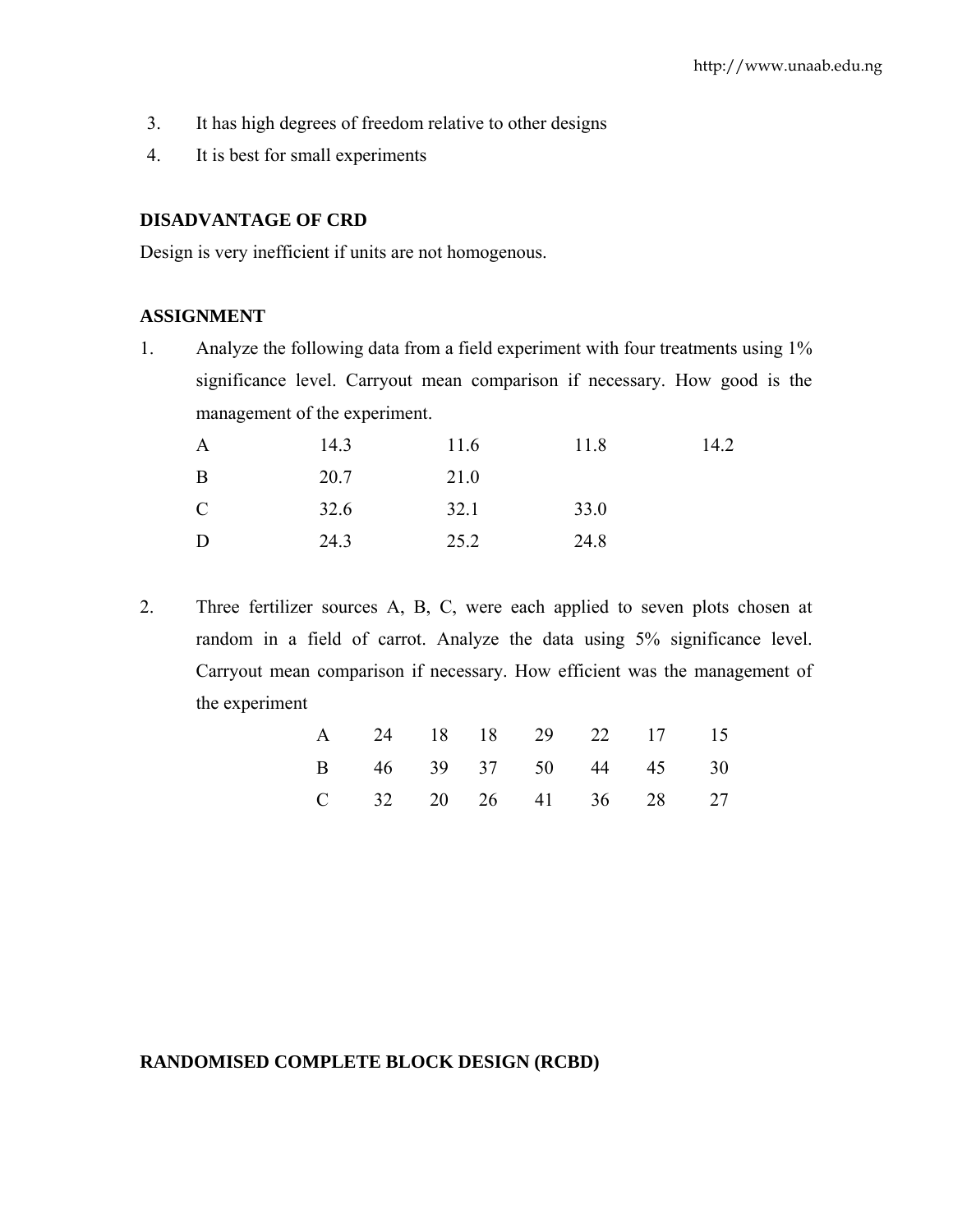#### **Introduction**

The design is used when the experimental unit can be grouped such that the number of units in a group is equal to number of treatments. The groups are called blocks or replicates and the purpose of grouping is to have units in a group as homogeneous as possible so that observed differences in a group are mainly due to treatments. Variability within group is expected to be lower than variability between groups. Since the number of units per block equal the number of treatments, the blocks are of equal size hence, the design is a complete block design. The primary purpose of blocking is to reduce the experimental error by eliminating the known sources of variability.

# **Model**:

 $y_{ii} = \mu + \alpha_i + \beta_i + e_{ii}$  $i = 1, 2, ..., t$  and  $j = 1, 2, ..., r$ 

where  $y_{ij}$  is the observed value for block j of treatment i,  $\mu$  is the population mean,  $\alpha_{ij}$  is the effect of treatment i,  $\beta_j$  is the effect of block j and  $e_{ij}$  is the experimental error resulting from block *j* of treatment *i*.

#### **Assumption:**

- block and treatment effect are additive,

$$
= e_{ij} \frac{\boldsymbol{\ell} \boldsymbol{\ell} \boldsymbol{d}}{\boldsymbol{\alpha}} N(0, \sigma^2)
$$

$$
= \sum \alpha_i = 0, \sum \beta_j = 0,
$$

## **Estimation of Parameters**

A procedure similar to that used in CRD can be utilized here to obtain the desired estimates.

#### **Randomization and Layout**

The randomization process for randomised complete block design is applied separately and independently to each of the block.

- Divide the experimental area into r-blocks.
- Sub-divide the block into t-experimental units. Where t is the number of **treatments**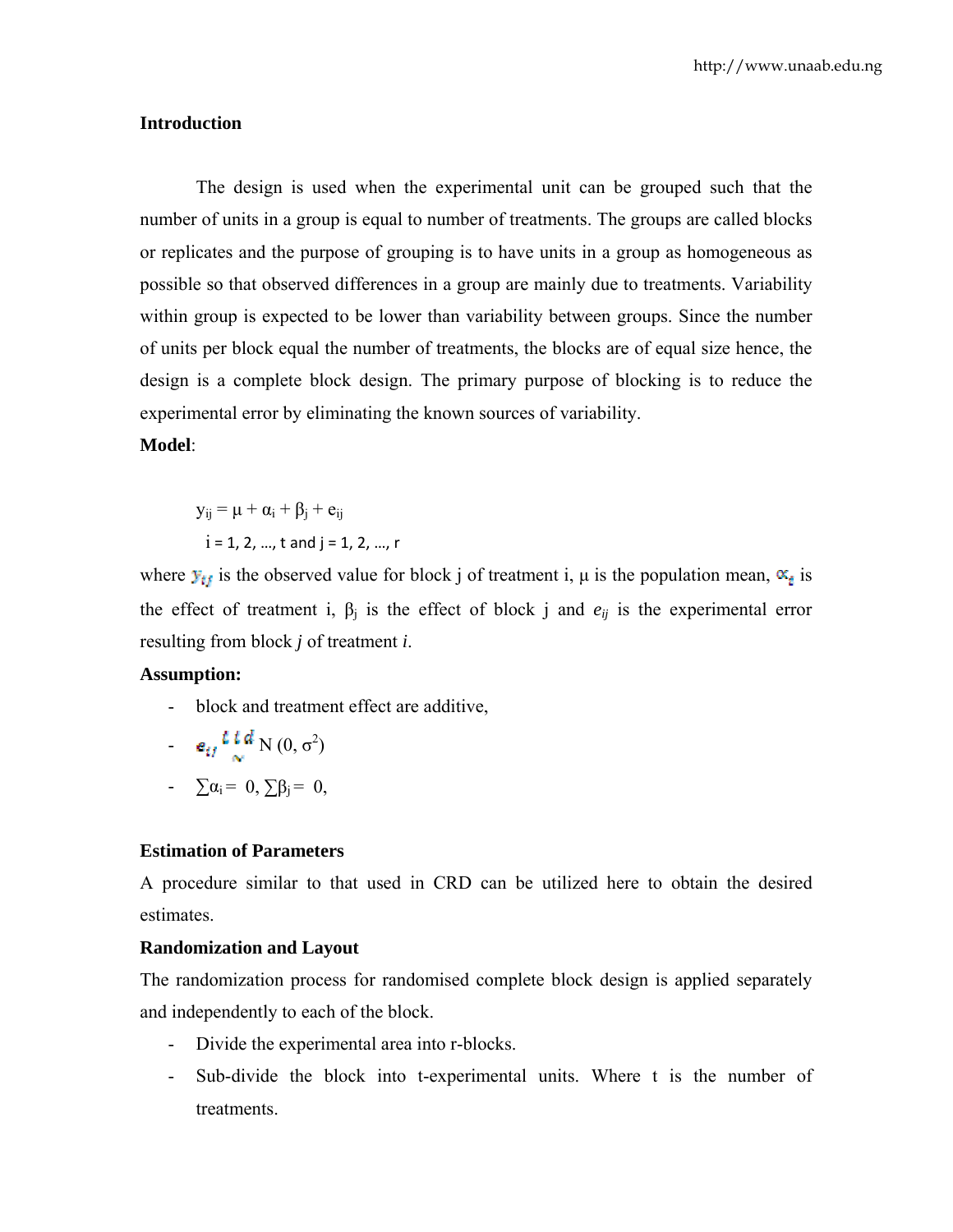- Number the plot consectively from I to t and assign the t-treatment at random to the t-unit within each block following any randomization scheme.

# **DATA STRUCTURE**

|                                                  |                           |              | <b>Blocks</b>         |                              |
|--------------------------------------------------|---------------------------|--------------|-----------------------|------------------------------|
| <b>Treatment</b>                                 | -1                        | $\mathbf{2}$ | 3r                    | <b>Total</b>                 |
|                                                  | $\mathcal{Y}_{11}$        | $y_{12}$     | $y_{13} - y_{19}$     | $y_{1.}$                     |
| 2                                                | $y_{21}$                  | $y_{22}$     | $y_{23} = y_{2r}$     | $\mathcal{V}_{\mathbf{Z}_n}$ |
| 3<br>$\begin{bmatrix} 1 \\ 1 \\ 1 \end{bmatrix}$ | $y_{31}$<br>$\frac{1}{1}$ | $y_{32}$     | $y_{33}y_{3r}$        | $\mathcal{V}_{3}$            |
|                                                  | $y_{t1}$                  | $y_{\rm cr}$ | $y_{ex} \dots y_{cr}$ | $\mathcal{Y}_{t_n}$          |
| <b>Total</b>                                     | $\mathcal{Y}_{11}$        | $y_{12}$     | $y_3y_r$              | $y_{\ldots}$                 |

# **Analysis of Variance**

The total variation is partitioned into the variation due to blocks, variation due treatments, and variation due to error. i.e.

$$
SS_{Total} = \sum \sum (y_{ij} - \overline{y}_{..})^2 = \sum \sum y_{ij}^2 - \frac{y^2}{N}
$$
  

$$
SS_{Trt} = \sum \sum (y_{i.} - \overline{y}_{..})^2 = \sum \frac{y_{i.}^2}{r} - \frac{y^2}{N}
$$
  

$$
SS_{Block} = \sum \sum (\overline{y}_{ij} - \overline{y}_{..})^2 = \sum \frac{y_{.j}^2}{t} - \frac{y_{..}^2}{N}
$$
  

$$
SSE = SS_{Total} - SS_{Trt} - SS_{Block}
$$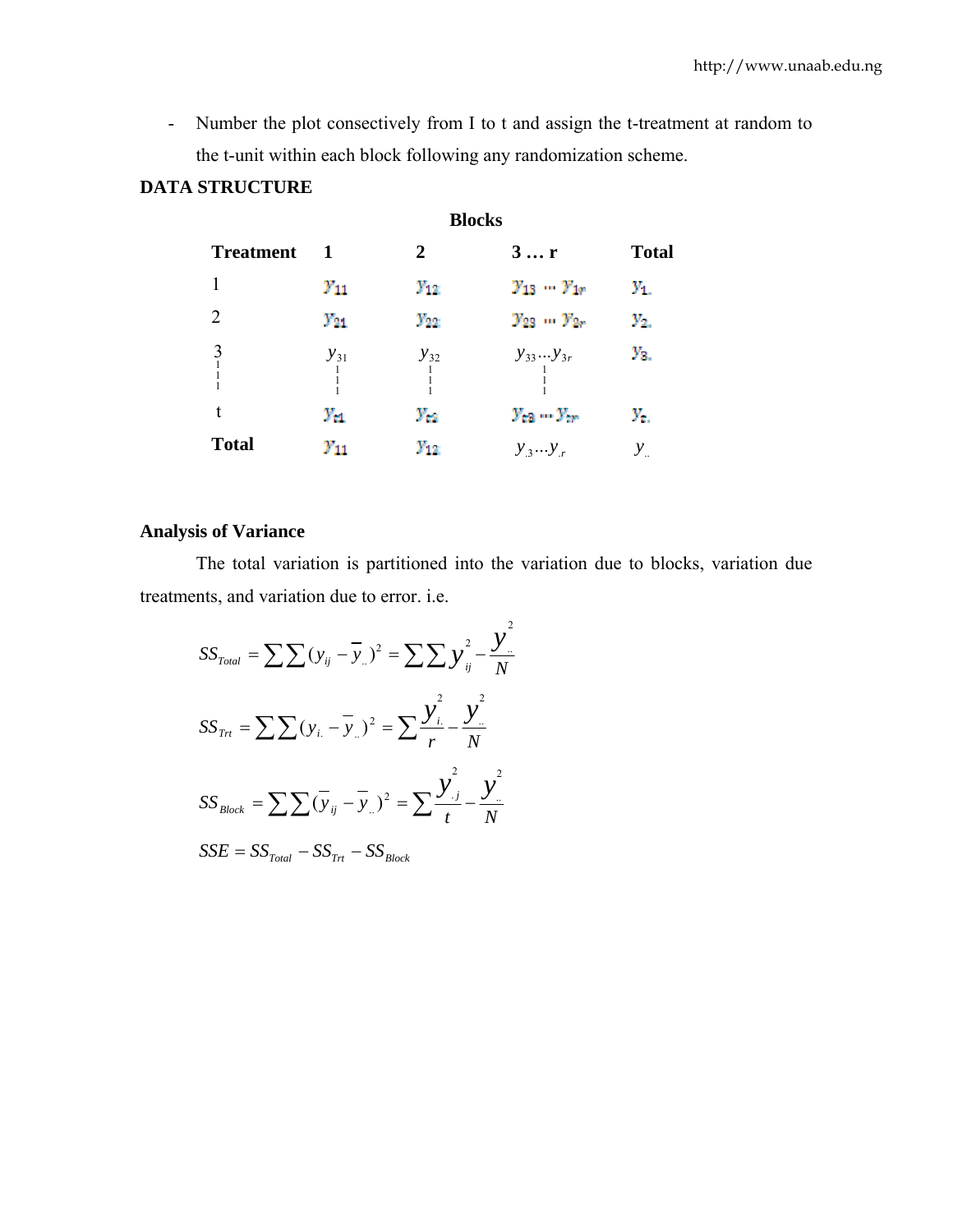#### **ANOVA TABLE**

Source Df SS MS F Block  $r-1$  **SS**BLOCK  $MSB = \frac{SSB}{r-1}$ 1 Treatment  $t-1$  SS<sub>Trt</sub>  $MST = \frac{SST}{t-1}$ 1  $MSE = \frac{SSE}{(r-1)(t-1)}$ Error  $(r-1)(t-1)$  SSE  $Total$   $rt-1$  $SS_{Total}$ 

## **Hypothesis**

 $H_{10}$ :  $\beta_1 = \beta_2 = \cdots = \beta_r = 0$  $H_{14}$  atleast one  $\beta_j \neq 0$ Or  $H_{20}$ :  $\alpha_1 = \alpha_2 = \cdots = \alpha_n = 0$  $H_{24}$ : atleast one  $\propto_t \neq 0$ 

Comparing the calculated F-ratios to the table F-value at a given significance level, we decide to reject or fail to reject the null hypothesis. i.e. Reject  $H_{10}$  if  $F_{BLR} > F_{T1}$ Reject  $H_{20}$  if  $F_{T_{\text{int}}} > F_{T_{2}}$ 

## **COMPARISON OF MEANS**

Use LSD to compare the treatments if the F-ratio is found to be significant.

where 
$$
LSD = \epsilon SED = \epsilon \sqrt{\frac{2MSE}{r}}
$$

Coefficient of variation

$$
CV = \sqrt{\frac{MSE}{overall\ mean}} \times 100
$$

## **CAUSES OF MISSING VALUES AND THEIR ESTIMATIONS**

A missing data can occur whenever a valid observation is not available for any one of the experimental units, occurrence of missing data result in two major problems i.e. loss of information and non applicability of standard analysis of variance.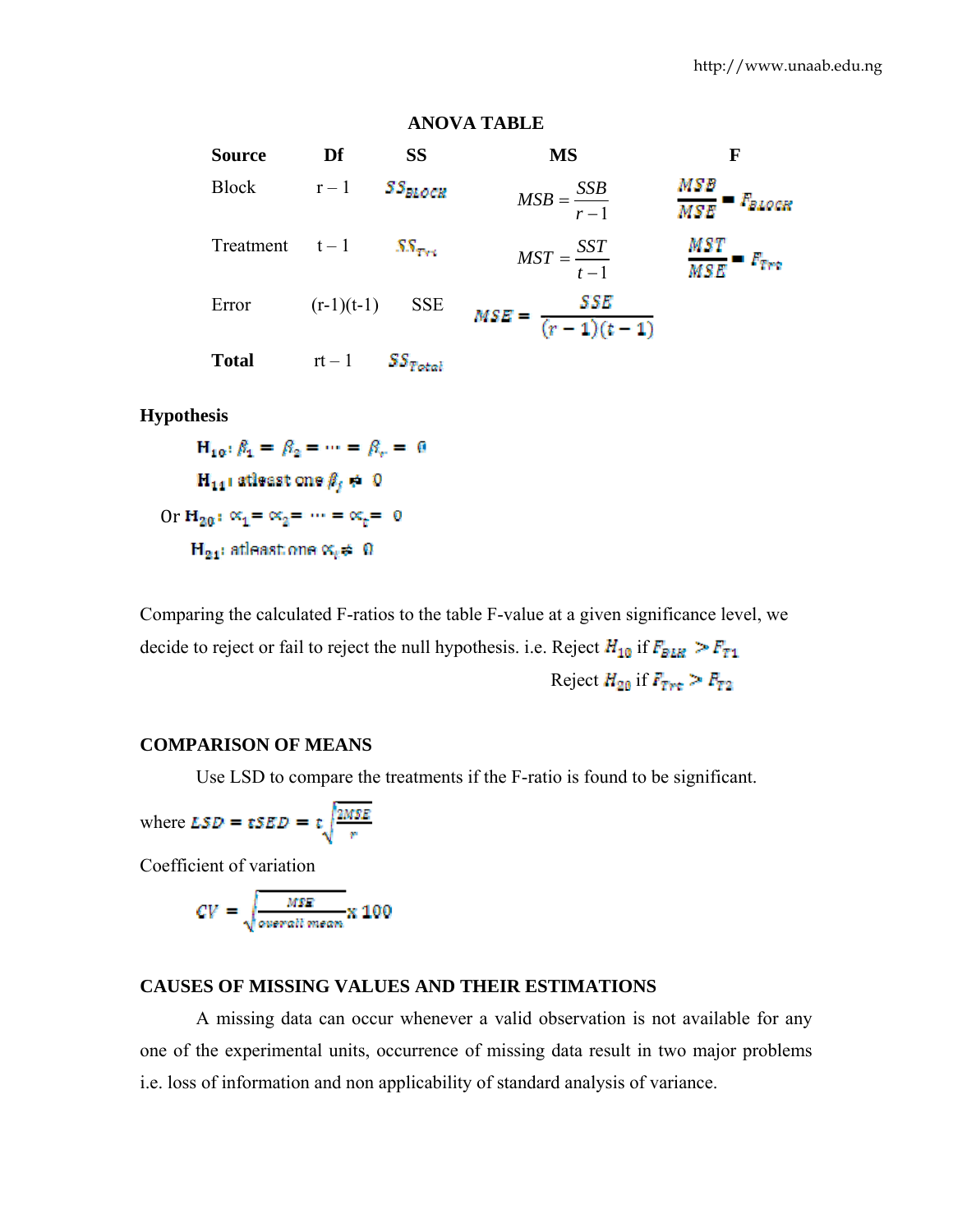## **COMMON CAUSES OF MISSING DATA** include:

- 1. When intended treatment is not applied i.e. improper treatment.
- 2. When experimental plants are destroyed probably due to poor germination, physical damage, pest damage etc. This causes total or high percentage of the plants in a plot to be destroyed such that no meaningful observation can be made on the plot.
- 3. Loss of harvested sample: This may result from the fact that some plant characters cannot be conveniently recorded either in the field or immediately after harvest due to some other process required. Hence some samples will be lost between the time of harvesting and actual recording of data.
- 4. This happens after data have been recorded and transcribed generally referred to a illogical data. The value may be too extreme as a result of misread observation or incorrect transcription.

## **ESTIMATION OF MISSING VALUE FROM RCBD**

Let *x* be the missing value

$$
y_{ij} = \mu + \infty_i + \beta_j + a_{ij} \qquad \begin{aligned} t &= 1, \dots, t \\ t &= 1, \dots, r \end{aligned}
$$
\n
$$
x - \mu + \infty_i + \beta_j + a_{ij}
$$
\n
$$
a_{ij} = (x - \mu - \infty_i - \beta_j)
$$
\n
$$
S = e_i^* = (x - \mu - \infty_i - \beta_j)^2
$$

$$
\frac{ds}{dx} = 2(x - \mu - \alpha_t - \beta_f) ,
$$

$$
\Rightarrow \hat{x} - \hat{\mu} - \hat{\alpha}_i - \beta_j = 0 ,
$$
  
\n
$$
\mu = y_i = \frac{y_i}{N} = \frac{q_0 + w}{N}
$$
  
\n
$$
\alpha_i = \frac{y_i}{N} - \frac{y_i}{N}
$$
  
\n
$$
= \frac{y_0 + w}{N} - \frac{q_0 + w}{N}
$$
  
\n
$$
\beta_i = \frac{y_{i,j}}{v} - \frac{y_{i,j}}{N}
$$
  
\n
$$
= \frac{y_0 + w}{v} - \frac{q_0 + w}{N}
$$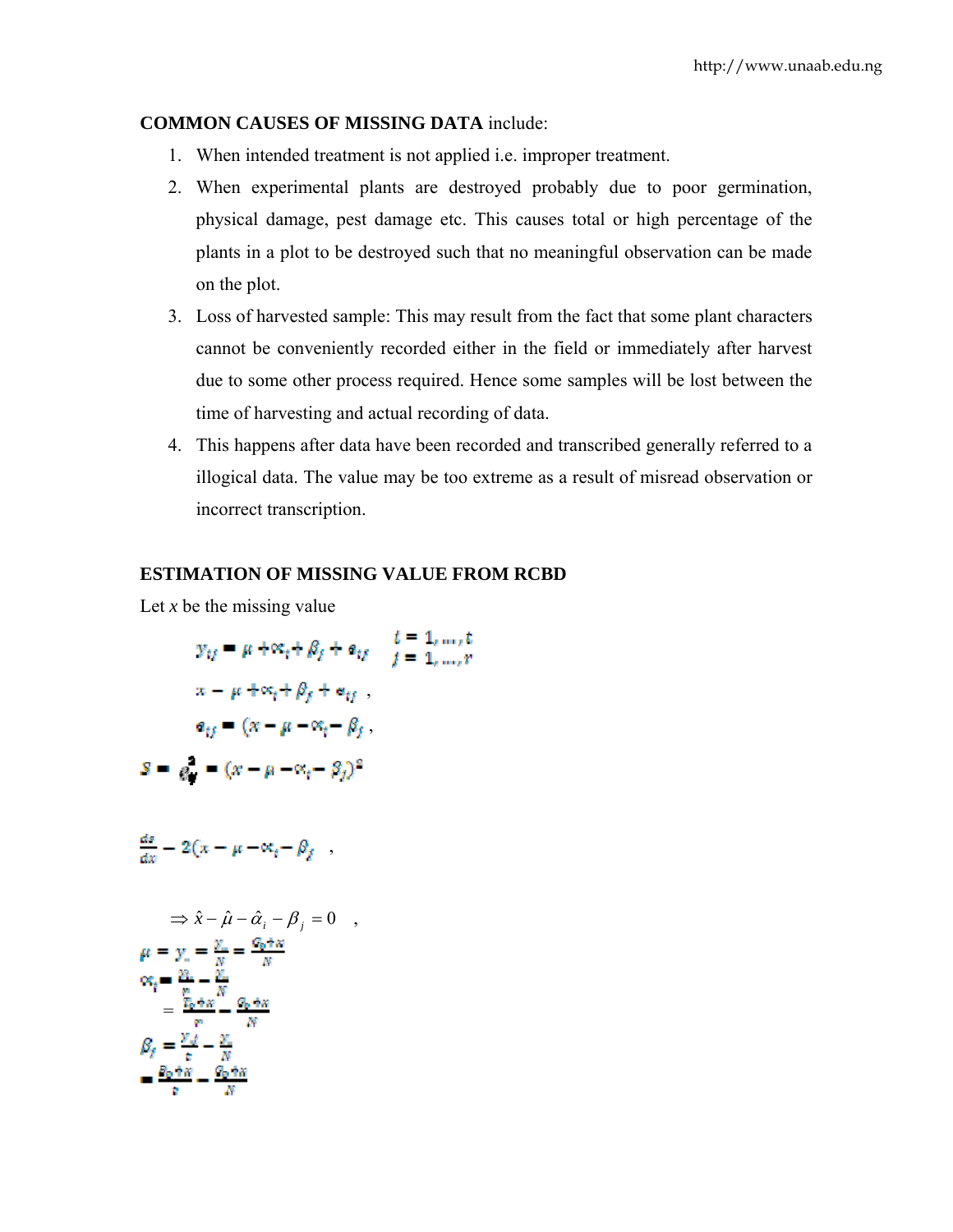$$
\Rightarrow \hat{\mathbf{x}} - \frac{c_0 + \hat{\mathbf{x}}}{re} - \left(\frac{r_0 + \hat{\mathbf{x}}}{re} - \frac{c_0 + \hat{\mathbf{x}}}{re}\right),
$$
  
\n
$$
-\left(\frac{p_0 + \hat{\mathbf{x}}}{e} - \frac{c_0 + \hat{\mathbf{x}}}{re}\right) = 0
$$
  
\n
$$
\Rightarrow rt\hat{\mathbf{x}} - t_{\text{TO}} - t\hat{\mathbf{x}} - rB_0 - r\hat{\mathbf{x}} + \theta_0 + \hat{\mathbf{x}} = 0
$$
  
\n
$$
\Rightarrow r(rt - t - r + 1)\hat{\mathbf{x}} = t_{\text{TO}} + rB_0 - \theta_0
$$
  
\n
$$
\Rightarrow r(r - 1)(t - 1)\hat{\mathbf{x}} = t_{\text{TO}} + rB_0 - \theta_0
$$
  
\n
$$
\therefore \hat{\mathbf{x}} = \frac{t_{\text{TO}} + rB_0 - \theta_0}{(t - 1)(r - 1)}
$$

where  $G_0$  is the grand total excluding the missing value.

- $T_0$  is the total observed value for the treatment that contained the missing value.
- $\bullet$  B<sub>0</sub> is the total observed value for the Block that contained the missing value.

**Note that:** the degree of freedom must be adjusted by the number of missing values i.e. reduce the number of degrees of freedom by the number of missing values.

# **ADVANTAGES OF RANDOMIZED COMPLETE BLOCK DESIGNS**

- 1. A reduction of experiment error due to blocking is expected.
- 2. Estimation of missing value is easy to compute.
- 3. The ANOVA is also easy to compute.

# **DISADVANTAGES OF RCBD**

- 1. Not best for large number of treatments.
- 2. More tasking in the execution of the design than the CRD.
- 3. Missing value can create problem especially in estimation and non formal analysis.
- 4. The precision will be affected due to missing values.

# **RELATIVE EFFICIENCY**

Blocking maximizes the difference among blocks. Hence it is necessary to examine how much is gained by the introduction of blocking into the design. The magnitude of the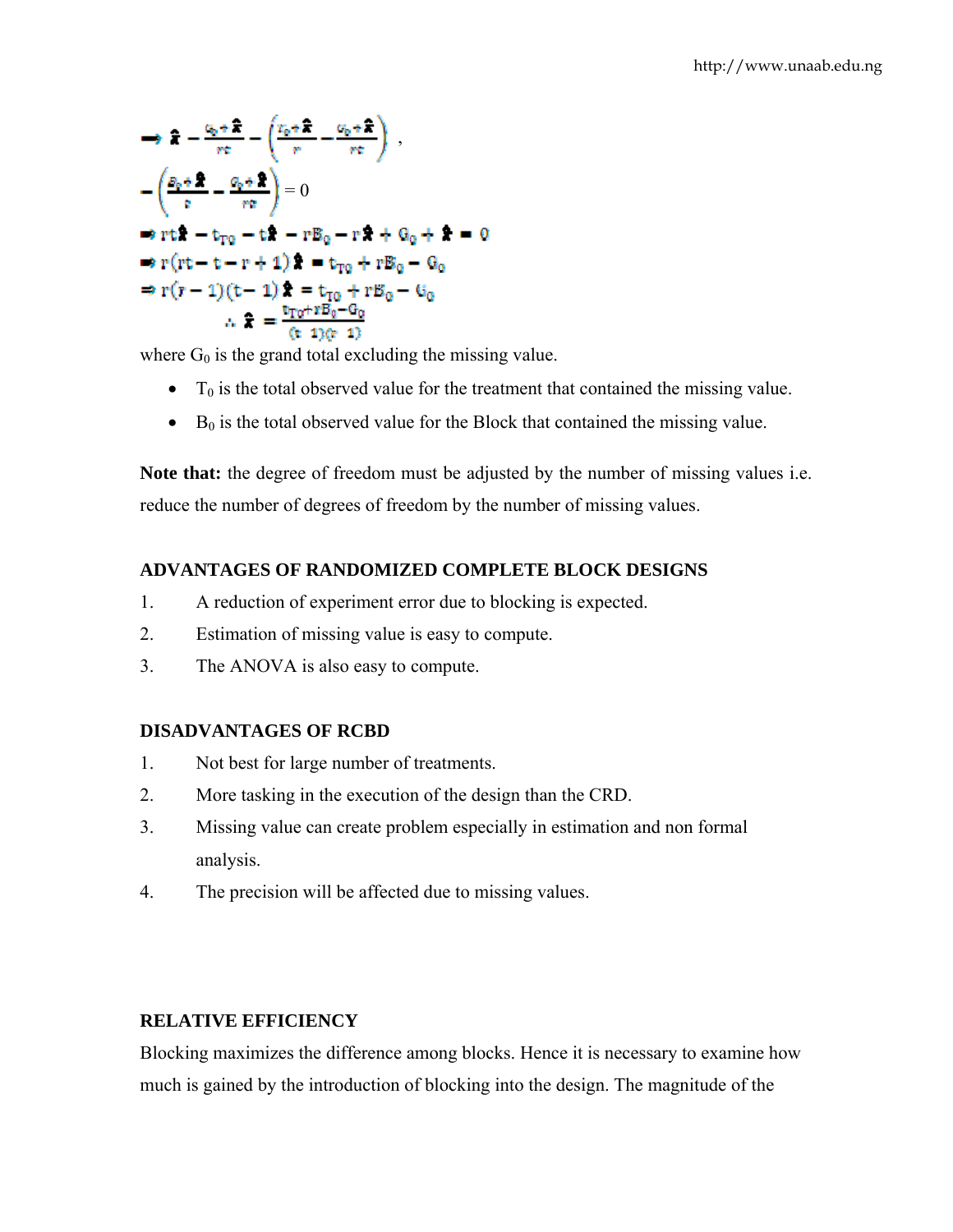reduction in the experimental error due to blocking over the CRD can be obtained by computing relative efficiency.  $R.E = \frac{(r-1)E_0 + r(r-1)E_0}{(rt-1)E_0} \times 100$ 

Where  $\mathbf{E}_b$  is the block mean square and the  $\mathbf{E}_s$  is the error mean square.

1. **Example:** In an experiment to examine the respond of maize to nutrient fertilizer application. Six treatments were used in four blocks. Analyze the data and recommend the appropriate fertilizer rate.

|                                                              |  |  |  | $F_1$ $F_2$ $F_3$ $F_4$ $F_5$ $F_6$ TOTAL |
|--------------------------------------------------------------|--|--|--|-------------------------------------------|
| $1 \t 0.42 \t 0.46 \t 0.60 \t 2.63 \t 2.81 \t 3.39 \t 10.31$ |  |  |  |                                           |
| II $0.22$ $0.42$ $0.86$ $2.39$ $2.82$ $2.50$ $9.22$          |  |  |  |                                           |
| III 0.31 0.58 0.83 1.68 1.95 2.50 7.85                       |  |  |  |                                           |
| IV 0.33 0.55 0.89 2.22 2.81 2.10 8.9                         |  |  |  |                                           |
| TOTAL 1.28 2.01 3.18 8.92 10.40 10.49 36.28                  |  |  |  |                                           |

2. The following data are yield of groundnut in a variety trial involving five varieties of groundnut using four replications in randomized complete block design. The data has one missing value. Analyze the data and make your recommendation.

|              | $V_1$ $V_2$ $V_3$ $V_4$ $V_5$ |  |                                |  |
|--------------|-------------------------------|--|--------------------------------|--|
| $\mathbf{I}$ |                               |  | 2.73 1.73 3.00 2.13 0.27 9.86  |  |
| H.           |                               |  | * $2.27$ 1.53 2.40 0.27 6.47   |  |
| Ш            |                               |  | 2.33 2.00 2.13 1.87 0.10 8.43  |  |
| IV           |                               |  | 2.53 2.00 2.00 1.47 0.13 8.13  |  |
|              |                               |  | 7.59 8.00 8.66 7.87 0.77 32.89 |  |

#### **ASSIGNMENT**

In an experiment to test the effect of five level of potash (ABCDE) on the yield of cotton the following strength indices were obtain as given below. One of the data point is missing. Analyze the data and compare the mean of the five level of potash and make necessary recommendation. How effectively was the experiment carried out. Was there any gain in precision in using RCBD over CRD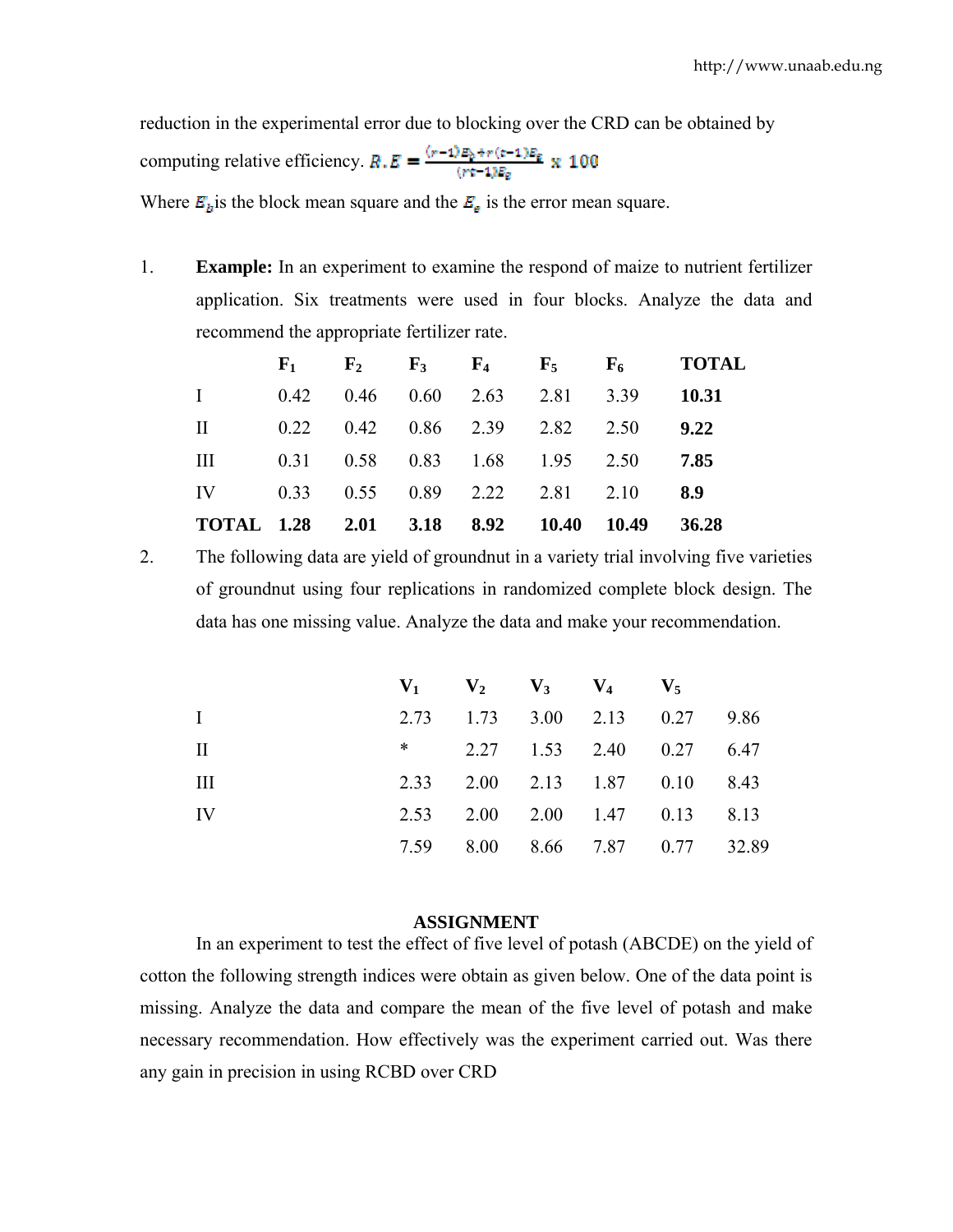| A(7.62) | $C(*)$  | E(7.46)                   | D(7.17) | B(8.14) |
|---------|---------|---------------------------|---------|---------|
| E(7.68) | B(8.15) | C(7.73)                   | D(7.57) | A(800)  |
| C(7.47) | E(7.20) | $A((7.93) \quad B(7.87))$ |         | D(7.80) |

## **LATIN SQUARE DESIGN**

## **Introduction**

The major feature of the latin square design is its capacity to simultaneously handle two known sources of variation among the experimental units. These are commonly referred to as row blocking and column blocking. It is ensured that every treatment occurs only once in each row and once in each column. Hence the variation due to row and column can be estimated and removed from the experimental error.

**Note that:** the presence of row and column blocking also constitute a restriction. This is due to the requirement that all treatment appear in each row and in each column. This is only satisfied if the number of replications equal the number of treatments. Hence, for large number of treatments, the design is not practicable. Also when the number of treatments is small the degrees of freedom for the error becomes too small for the error to be reliably estimated, the design is therefore not generally, widely adopted.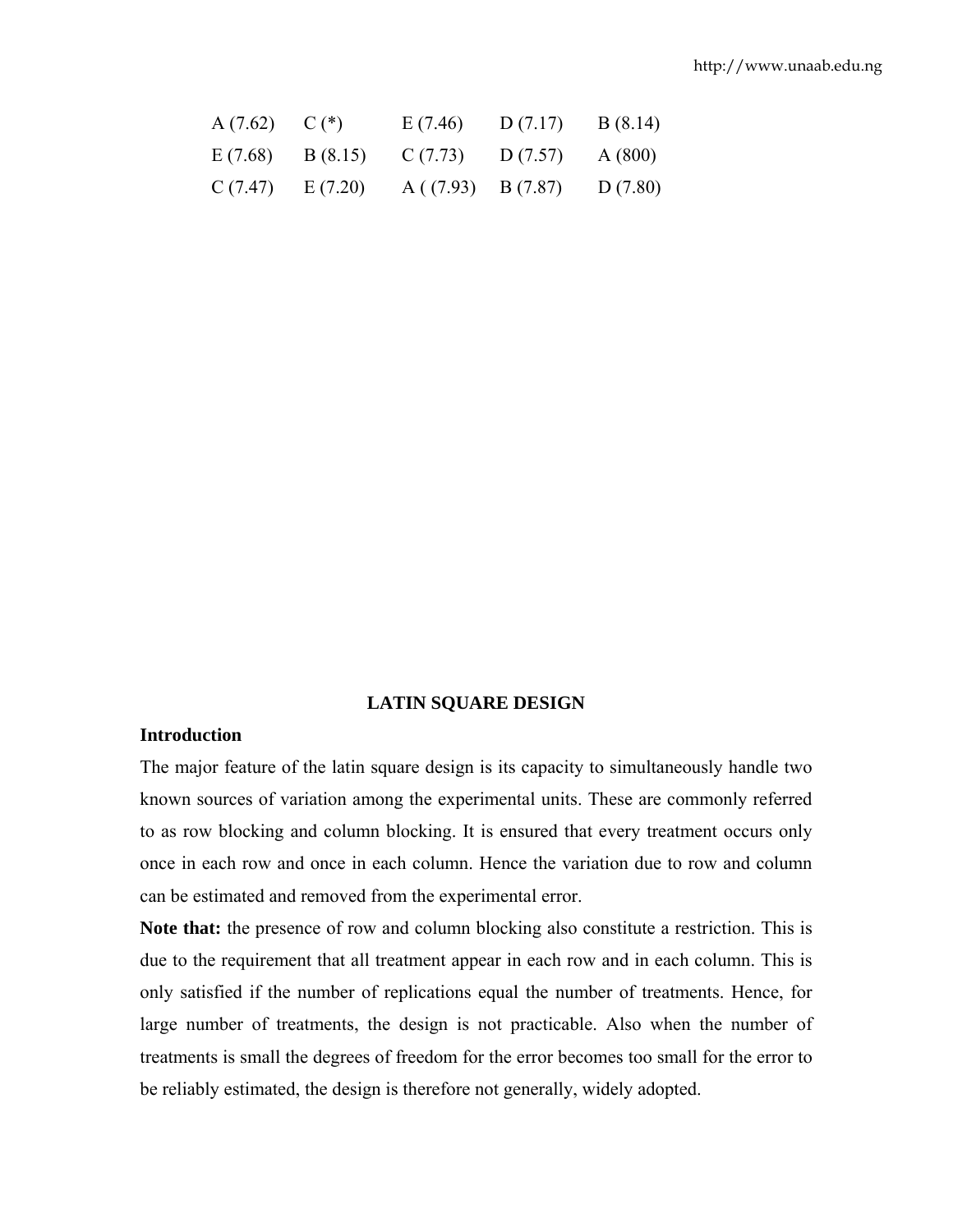# **Model**:

 $y_{ijk} = \mu + \alpha_i + \beta_i + \delta_k + e_{ijk}$ where  $i, j, k = 1, 2, ..., t$ 

where  $y_{ijk}$  is the observed value from row *j* and column *k* receiving treatment *i*.

- $\mu$  is the overall mean
- $-\alpha_i$  is the effect of treatment *i*
- $\theta_i$  is the effect of row *j*
- $\cdot$   $\delta_k$  is the effect of row *k*
- $\epsilon_{\text{trk}}$  is the random error component for row *j* and column *k* receiving treatment *i*.

# **Assumptions:**

The model is completely additive i.e. there is no interaction between the rows, columns and treatments.

$$
e_{ijk} \frac{t \ t \ d}{\infty} N(0, \sigma^2)
$$
  

$$
\Sigma \propto_e = \Omega_e \quad \Sigma \beta_f = 0 \text{ and } \Sigma \ \delta_k = 0
$$

# **Estimation of Parameters**

A procedure similar to that used in CRD can be utilized here to obtain the desired estimates.

# **RANDOMIZATION PROCEDURE**

- 1. Obtain a square field partitioned into *t* rows and *t* columns.
- 2. Arrange the treatment into the unit in a standard form.
- 3. Randomize between the columns
- 4. Randomize between the rows

**Example:** Consider an experiment with four treatments to be compared using latin square design i.e. 4 x 4 LS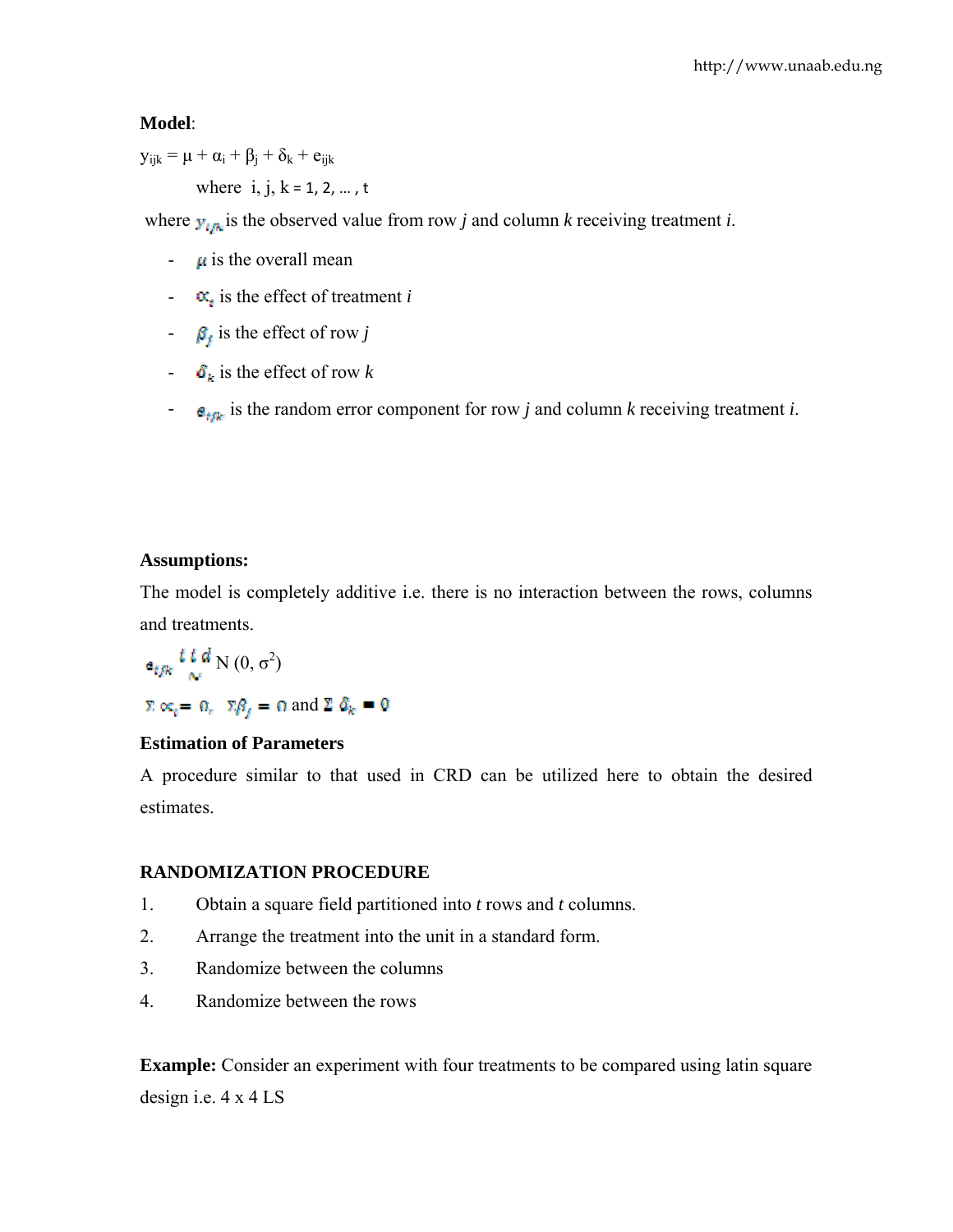

#### **Randomize between row**

| $\mathbf{1}$   |          | $C \mid A \mid D$ |                | B             | 2341 |
|----------------|----------|-------------------|----------------|---------------|------|
| $\overline{2}$ |          | $D \mid B \mid A$ |                | $\mathcal{C}$ |      |
| 3              |          | $A \mid C \mid B$ |                | D             |      |
| 4              | $\bf{B}$ | D                 | $\overline{C}$ | Α             |      |

# **ANALYSIS OF VARIANCE**

The total variation is partitioned into components for row, column, treatment and error. The sum of squares are obtained in the usual form.

| <b>Source</b> | Df              | <b>SS</b>         | <b>MS</b>         | F                                         |
|---------------|-----------------|-------------------|-------------------|-------------------------------------------|
| Rows          | t-1             | <b>SSR</b>        | <b>MSR</b>        | $\frac{\text{MSR}}{\text{MSE}}$           |
| Columns       | $t-1$           | <b>SSC</b>        | <b>MSC</b>        | $\mathrm{MSC}/_{\mathrm{MSE}}$            |
| Treatments    | $t-1$           | $SS_{\text{Trf}}$ | $MS_{\text{Trt}}$ | $\frac{\text{MS}}{\text{Trt}/\text{MSE}}$ |
| Error         | $(t-1)$ $(t-2)$ | <b>SSE</b>        | <b>MSE</b>        |                                           |
| <b>Total</b>  | $t^2-1$         | <b>SST</b>        |                   |                                           |

#### **ANOVA TABLE**

#### **BLOCKING EFFICIENCY**

The efficiency of both row and column blockings in a latin square design indicate the gain in precision relative to either the CRD or RCBD.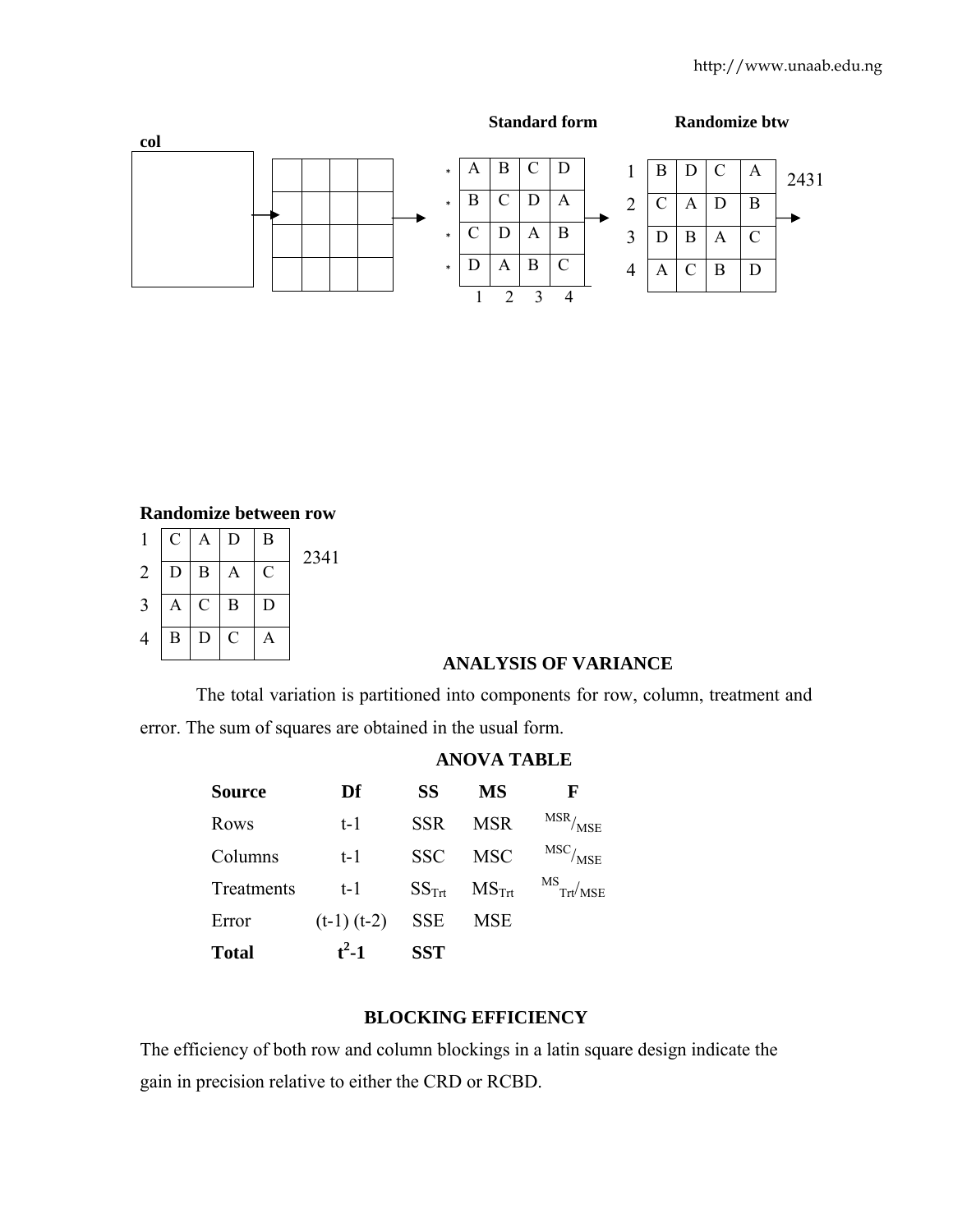## **RELATIVE EFFICIENCY OF LSD TO CRD**

Relative efficiency of a latin square design as compared to CRD is given by

$$
R.E(CRD) = \frac{E_r + E_C + (c - 1)E_E}{(c + 1)E_E} \times 100
$$

Where *E*r,  $E_c$ ,  $E_e$  are the mean squares row, column, and error respectively with *t* as the number of treatment. For an  $R.E = 325\%$  it indicates that the use of LSD is estimated to increase the experimental precision by 225% while if the R.E is less than 100% means that there is no gain.

## **RELATIVE EFFICIENCY LSD TO RCBD**

Relative efficiency of latin square design as compared to RCBD can be computed in two ways i.e. when rows are considered as blocks and when columns are considered as blocks of the RCBD.

|  | I II III IV |                           |  |  |
|--|-------------|---------------------------|--|--|
|  |             | $\mathbf{I}$              |  |  |
|  |             | III                       |  |  |
|  |             | IV                        |  |  |
|  |             |                           |  |  |
|  |             | <b>B.R. CHAINEY BANKS</b> |  |  |

1)  ${\arccos \frac{\arccos \ln x}{1}}$   ${\arccos \ln x}$   ${\arccos \ln x}$   ${\arccos \ln x}$   ${\arccos \ln x}$   ${\arccos \ln x}$   ${\arccos \ln x}$   ${\arccos \ln x}$ 

2)  $R.E (RCBD, Column)$ <br>{using row as block in RCBD}  $= \frac{e_0 + (e-1)E_0}{eE_0} \times 100$ 

**Example:** Suppose we have  $R.E(RCBD, ROW) = 87\% R.E(RCBD, Cal) = 394\%$ . Result indicate that, the additional column blocking by use of latin square design is estimated to have increased the precision over that of the RCBD with row as block by 294%. However, the additional row blocking in the LS Design did not increase the precision over the RCBD with column as blocks. Hence for this experiment the Randomized Complete Block Design with column as blocks would have been as efficient as the LS Design.

# **MISSING VALUE ESTIMATION**

Missing value in the latin square experiment can be estimated as follows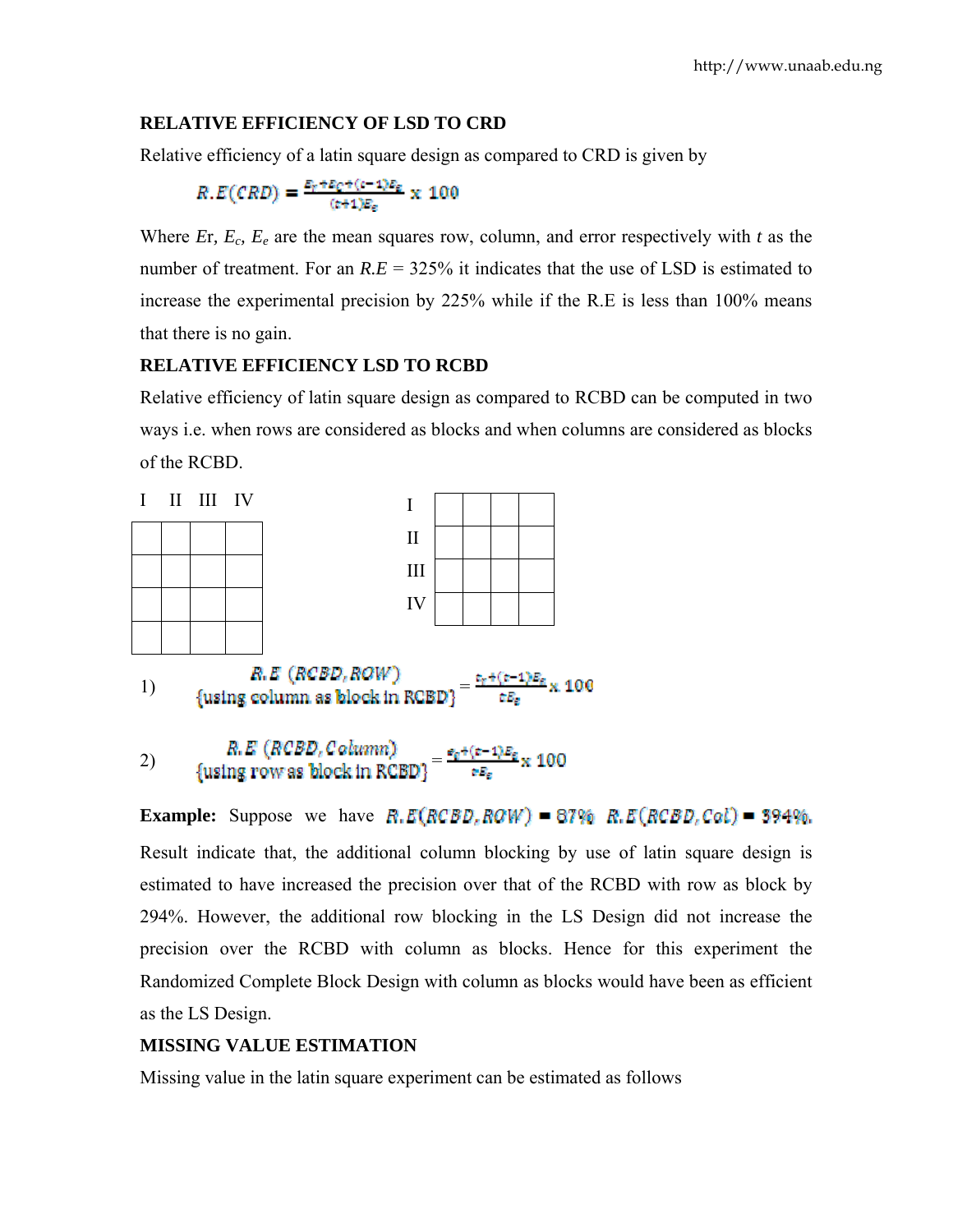# $\hat{\mathbf{x}} = \frac{t(R_0 + C_0 + T_0) - 2G_0}{(t - 1)(t - 2)}$

Where the  $R_0$ ,  $C_0$ ,  $T_0$  are the total of the row, column and treatment respectively that contain the missing observation. Again one degree of freedom is subtracted from both total and error degrees of freedom in the case of one missing value.

# **ADVANTAGES AND DISADVANTAGES**

- 1. The elimination of two sources of variation often lead to a smaller error mean square than would be obtained by use of CRD and RCBD.
- 2. ANOVA is simple
- 3. Missing values can easily be handled

Disadvantages.

- 1. Assumption of no interaction between different factors may not hold.
- 2. Unlike the CRD and RCBD, the number of treatments is restricted to the number of replications. Hence it is limited in application.
- 3. For large number of treatments such as  $t \ge 12$ , the square becomes too large and does not remain homogeneous.
- 4. For small number of treatments such as  $t < 3$ , degrees of freedom for the error is usually too small for any meaningful comparison or conclusion.
- 5. A square field is often required for the design and this may not be practicable.

**Example:** The following show the field layout and yield of a 5 x 5 latin square experiment on the effect of spacing on yield of millet, the spacing are: A(2cm), B(4cm),  $C(6cm)$ ,  $D(8cm)$  and  $E(10cm)$ 

| Column     |        |                |        |                  |        |              |
|------------|--------|----------------|--------|------------------|--------|--------------|
| <b>Row</b> | -1     | $\overline{2}$ | 3      | $\boldsymbol{4}$ | 5      | <b>Total</b> |
|            | B: 257 | E: 230         | A: 279 | C: 287           | D: 202 | 1255         |
| 2          | D: 245 | A: 283         | E: 245 | B: 280           | C: 260 | 1313         |
| 3          | E: 182 | B: 252         | C: 280 | D: 246           | A: 250 | 1210         |
| 4          | A: 203 | C: 204         | D: 227 | E: 193           | B: 259 | 1086         |
| 5          | C: 231 | D: 271         | B: 266 | A: 334           | E:339  | 1440         |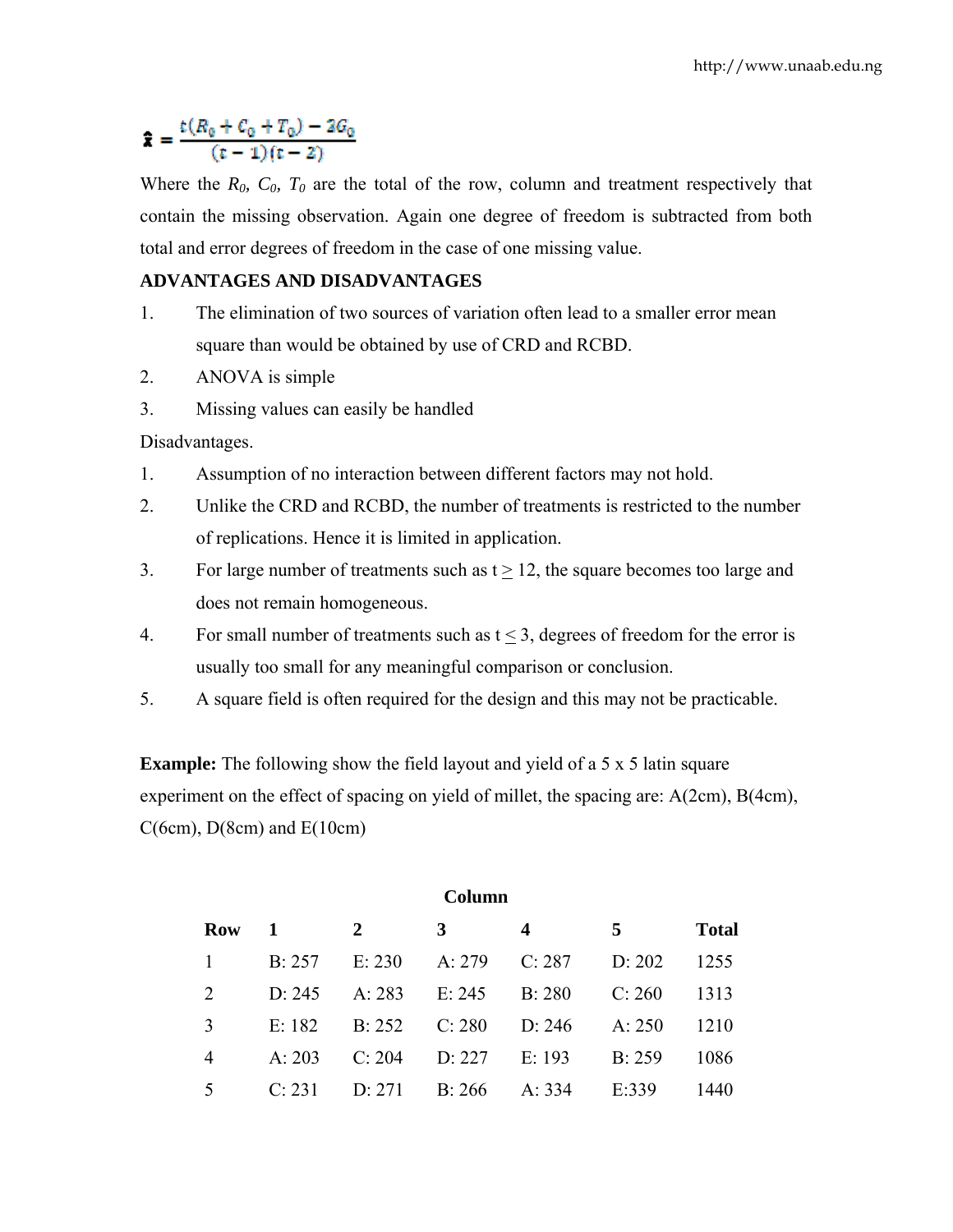|  | <b>Total</b> 1118 |  | 1240 | 1297 | 1340 | 1309 | 6304 |
|--|-------------------|--|------|------|------|------|------|
|--|-------------------|--|------|------|------|------|------|

# **GRAECO LATIN SQUARE DESIGN (GLSD)**

## **Introduction**

In the Graeco latin square design, the treatments are grouped into replicates in three different ways: this triple grouping is to eliminate from the error, three sources of blocking of blocking variation. Recall the earlier design:

| <b>CRD</b>  | No blocking variation                     |
|-------------|-------------------------------------------|
| <b>RCBD</b> | Single blocking variation                 |
|             | Latin Square - Double blocking variation  |
|             | Graeco latin - Tripple blocking variation |

Thus GLSD provide more opportunity than the other designs in the reduction of error through skillful planning. The experimental unit should be arranged and the experiment conducted so that differences in the three directions represent major sources of variation.

## **RANDOMIZATION**

Arrange the rows and the columns independently at random including the treatment. Assign the subscript at random to their respective classification. The treatment and subscript must appear once in a column and once in a row, and must appear together only once. The layout can be difficult to design but like in the latin square design, once we obtain a standard form then we can randomize between the columns and between the rows.

|          | $I$ $II$ $III$    |  | $I$ $II$ $III$    |  |
|----------|-------------------|--|-------------------|--|
| $\bf{I}$ | $A_1$ $B_3$ $C_2$ |  | $C_3$ $A_2$ $B_1$ |  |
| П        | $B_2$ $C_1$ $A_3$ |  | $A_1$ $B_3$ $C_2$ |  |
| Ш        | $C_3$ $A_2$ $B_1$ |  | $B_2$ $C_1$ $A_3$ |  |

Randomize between rows

**I II III** 

 $A_2$   $B_1$   $C_3$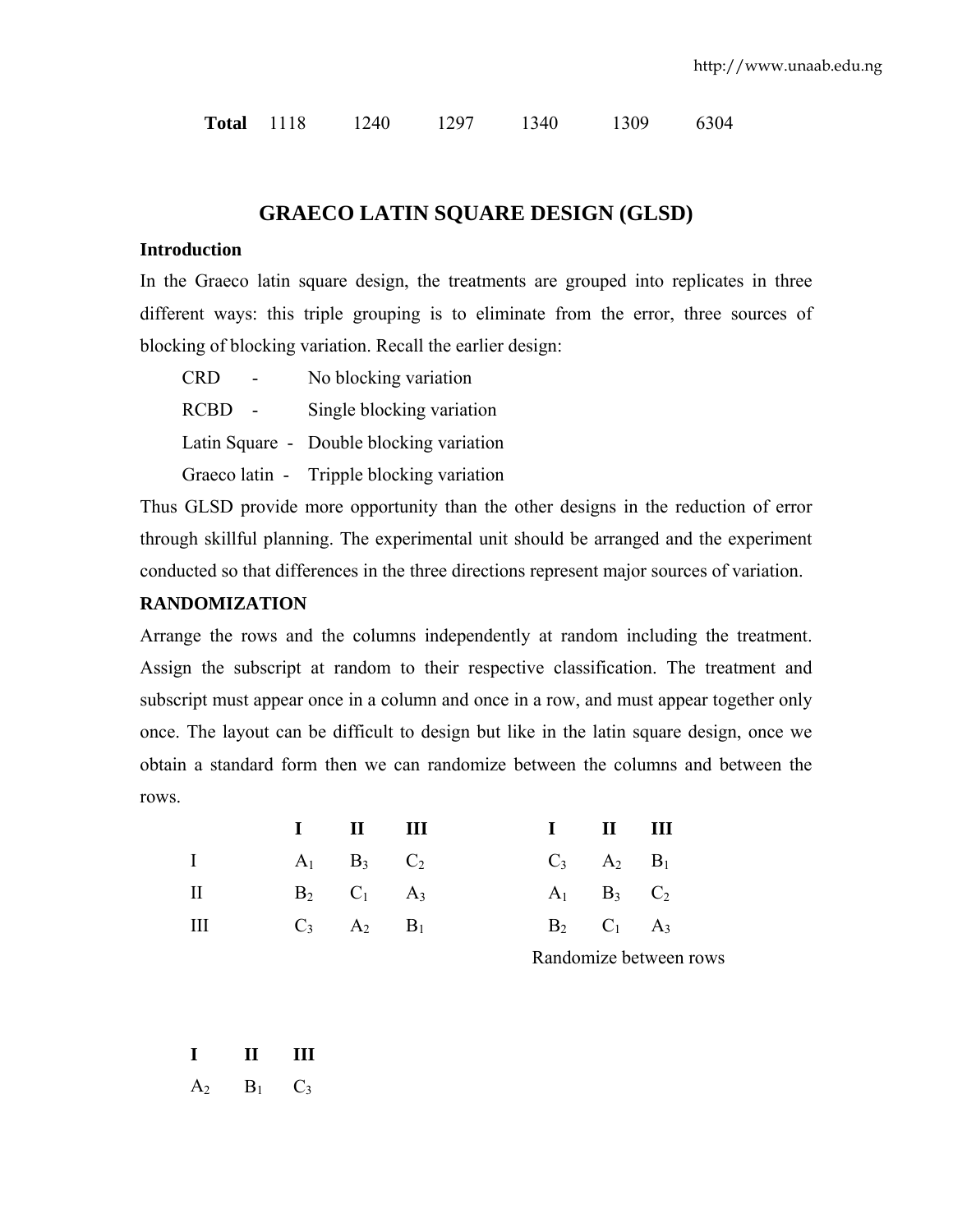$B_3$   $C_2$   $A_1$  $C_1$   $A_3$   $B_2$ 

Randomize between columns

|          | $T = 4$ A, B, C. D |                |                |       |
|----------|--------------------|----------------|----------------|-------|
|          | I                  | $\mathbf{I}$   | Ш              | IV    |
| I        | A <sub>1</sub>     | $C_4$          | $B_3$          | $D_2$ |
| $\rm II$ | B <sub>2</sub>     | $D_3$          | $A_4$          | $C_1$ |
| Ш        | $C_3$              | A <sub>2</sub> | $D_1$          | $B_4$ |
| IV       | $D_4$              | $B_1$          | C <sub>2</sub> | $A_3$ |
|          |                    |                |                |       |

| A, B, C, D, E |  |
|---------------|--|
|               |  |

| I              | п          | Ш              | IV             | V              |
|----------------|------------|----------------|----------------|----------------|
| A <sub>1</sub> | $B_3$      | $C_5$          | $D_2$          | E <sub>4</sub> |
| B <sub>2</sub> | $\rm{C}_4$ | $D_1$          | E <sub>3</sub> | $A_5$          |
| $C_3$          | $D_5$      | E <sub>2</sub> | $A_4$          | $B_1$          |
| $D_4$          | $E_1$      | $A_3$          | $B_5$          | C <sub>2</sub> |
| E <sub>5</sub> | $\rm A_2$  | $\rm B_4$      | $C_1$          | $D_3$          |

# **MODEL**

 $y_{ijkl} = \mu + \alpha_i + \beta_j + \delta_k + \tau_l + e_{ijkl}$ 

where  $i, j, k, l = 1, 2, ..., t$ 

where  $y_{\text{time}}$  is the observed value from row *j* and column *k* receiving treatment *i*.

 $\mu$  is the grand mean

 $\alpha_i$  is the effect of treatment *i*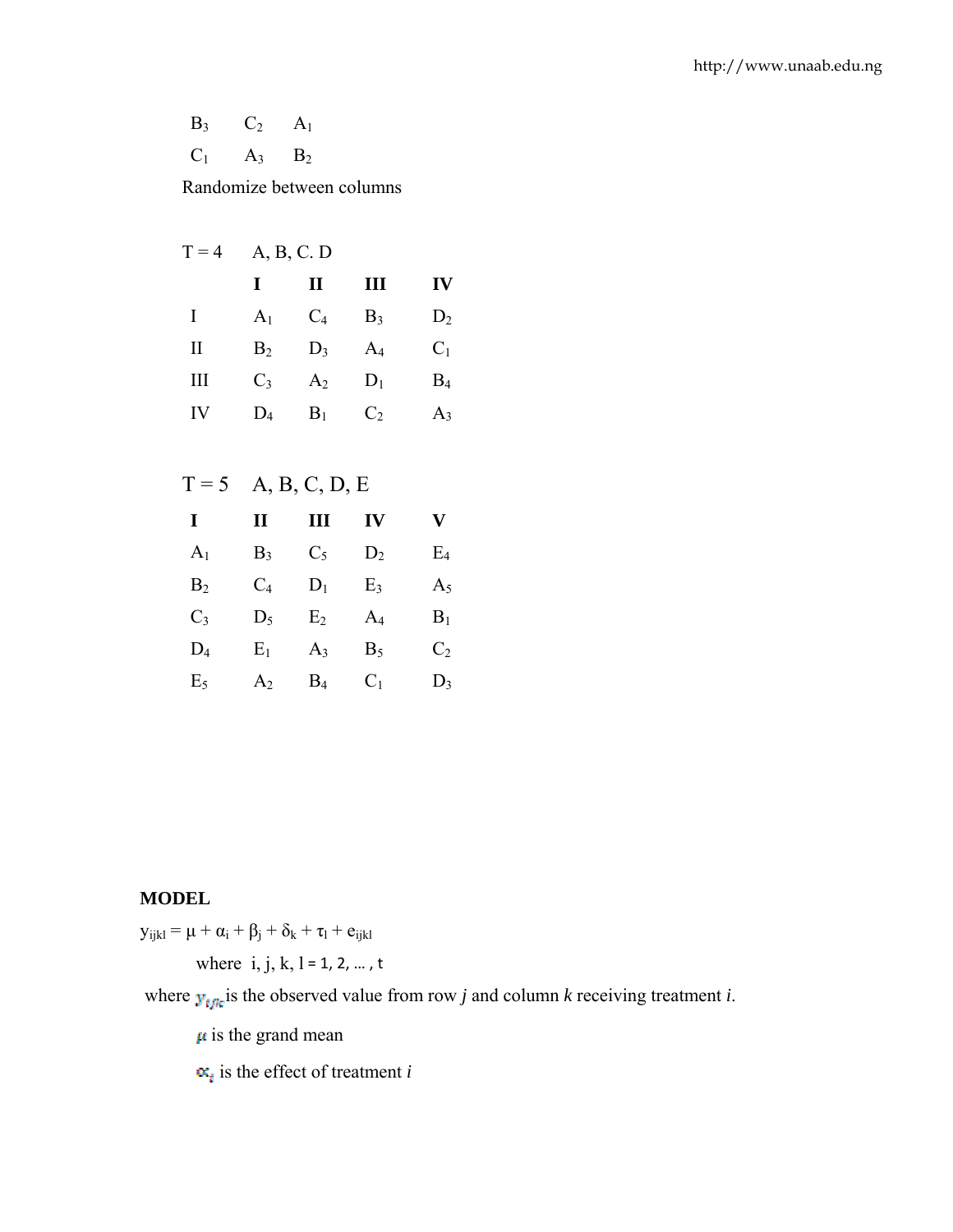$\beta_j$  is the effect of row *j* 

 $\delta_k$  is the effect of column *k* 

 $\tau_1$  is the effect of subscript factor *l*.

 $\epsilon_{\text{inst}}$  is the random error component

## **Assumptions:**

The model is completely additive i.e. no interaction between the row, the column, the subscript factor and the treatment

N  $(0, \sigma^2)$  $\Sigma\propto_t=0,~~\Sigma\beta_f=0,$   $\Sigma\ \delta_k=0$  and  $\sum\tau_l=0$ 

## **Estimation of Parameters**

A procedure similar to that used in CRD can be utilized here to obtain the desired estimates.

## **STATISTICAL ANALYSIS**

The total variation is petition into five components i.e. the row, column, subscript factor, treatment and error.

The sum of square are obtain in the usual form i.e.

$$
SST = 2y_{t} \frac{2}{k} - \frac{y_m^2}{N} \qquad N = \varepsilon^2
$$

$$
SS_{Tre} = \frac{2y_{t_m}^2}{\varepsilon} - \frac{y_m^2}{N}
$$

$$
SSR = \frac{\sum y_{t_m}^2}{t} - \frac{y_m^2}{N}
$$

$$
SSC = \frac{2y_{t_m}^2}{\varepsilon} - \frac{y_m^2}{N}
$$

$$
SS_{Subcorript} = \frac{z_{t_m}^2}{\varepsilon} - \frac{y_m^2}{N}
$$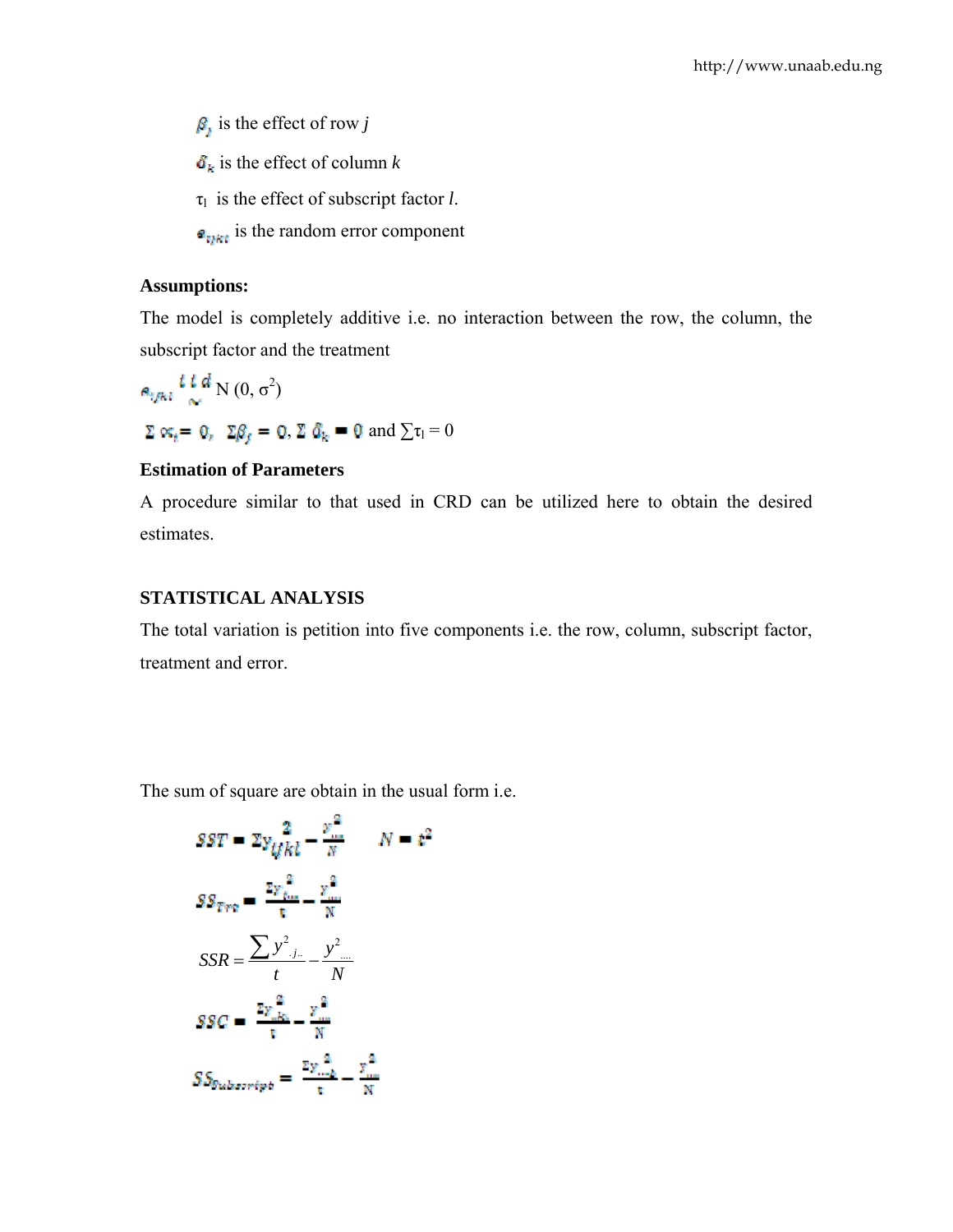|               |                 | <b>ANOVA TABLE</b>      |                     |                                           |  |
|---------------|-----------------|-------------------------|---------------------|-------------------------------------------|--|
| <b>Source</b> | Df              | SS                      | MS                  | F                                         |  |
| Rows          | $t-1$           | <b>SSR</b>              | <b>MSR</b>          | $\mathrm{MSR}_{\textstyle/\mathrm{MSE}}$  |  |
| Column        | $t-1$           | <b>SSC</b>              | <b>MSC</b>          | $\mathrm{MSC}/_{\mathrm{MSE}}$            |  |
| Subscript     | $t-1$           | SS <sub>Subscript</sub> | <b>MS</b> Subscript | MS<br>Subscript <sup>/</sup> MSE          |  |
| Treatments    | t-1             | $SS_{\text{Trt}}$       | $MS_{\text{Trt}}$   | $\frac{\text{MS}}{\text{Trt}/\text{MSE}}$ |  |
| Error         | $(t-1)$ $(t-3)$ | <b>SSE</b>              | <b>MSE</b>          |                                           |  |
| <b>Total</b>  | $t^2-1$         | <b>SST</b>              |                     |                                           |  |

# $SSE = SST - SS_{TRT} - SSR - SSC - SS_{Subsort}$

## **Note the followings:**

- 1. The number of replications equals the number of treatments hence for large number of treatments, the design is not practicable  $(t > 12)$ .
- 2. The experimental error is likely to increase with the size of the square.
- 3. Small square provide only a few degree of freedom for the error.
- 4. Experimental units are difficult to balance conveniently in all the three groupings.

## **Example**

Consider the following data which was obtain from an experiment to study the sampling error, the data consist of five samplers  $(A - E)$  being controlled for order of sampling, area of sampling and qualification of sampler. Analyse the data.

|              |                         |                                             | <b>AREA</b> |                                                                |            |              |
|--------------|-------------------------|---------------------------------------------|-------------|----------------------------------------------------------------|------------|--------------|
| Order 1      |                         | 2                                           | 3           | 4                                                              | 5          | <b>Total</b> |
| 1            | $A_1$ (3.5)             | $B_3(4.2)$                                  | $C_5(6.7)$  | $D_2(6.6)$                                                     | $E_4(4.1)$ | 25.1         |
| 2            | $B_2(8.9)$              | $C_4(1.9)$                                  |             | $D_1 (5.8)$ $B_3 (4.5)$ $A_5 (2.4)$                            |            | 23.5         |
| 3            | $C_3(9.6)$              | $D_5(1.7)$ $E_2(2.7)$ $A_4(3.7)$ $B_1(6.0)$ |             |                                                                |            | 25.7         |
| 4            | $D_4(10.6)$ $E_1(10.2)$ |                                             |             | A <sub>3</sub> (4.6) B <sub>5</sub> (3.7) C <sub>2</sub> (5.1) |            | 34.1         |
| 5            | $E_5(3.1)$              | $A_2(7.2)$                                  |             | $B_4(4.0)$ $C_1(3.3)$                                          | $D_3(3.5)$ | 21.1         |
| <b>Total</b> | 35.6                    | 27.2                                        | 23.8        | 21.8                                                           | 21.1       | 129.5        |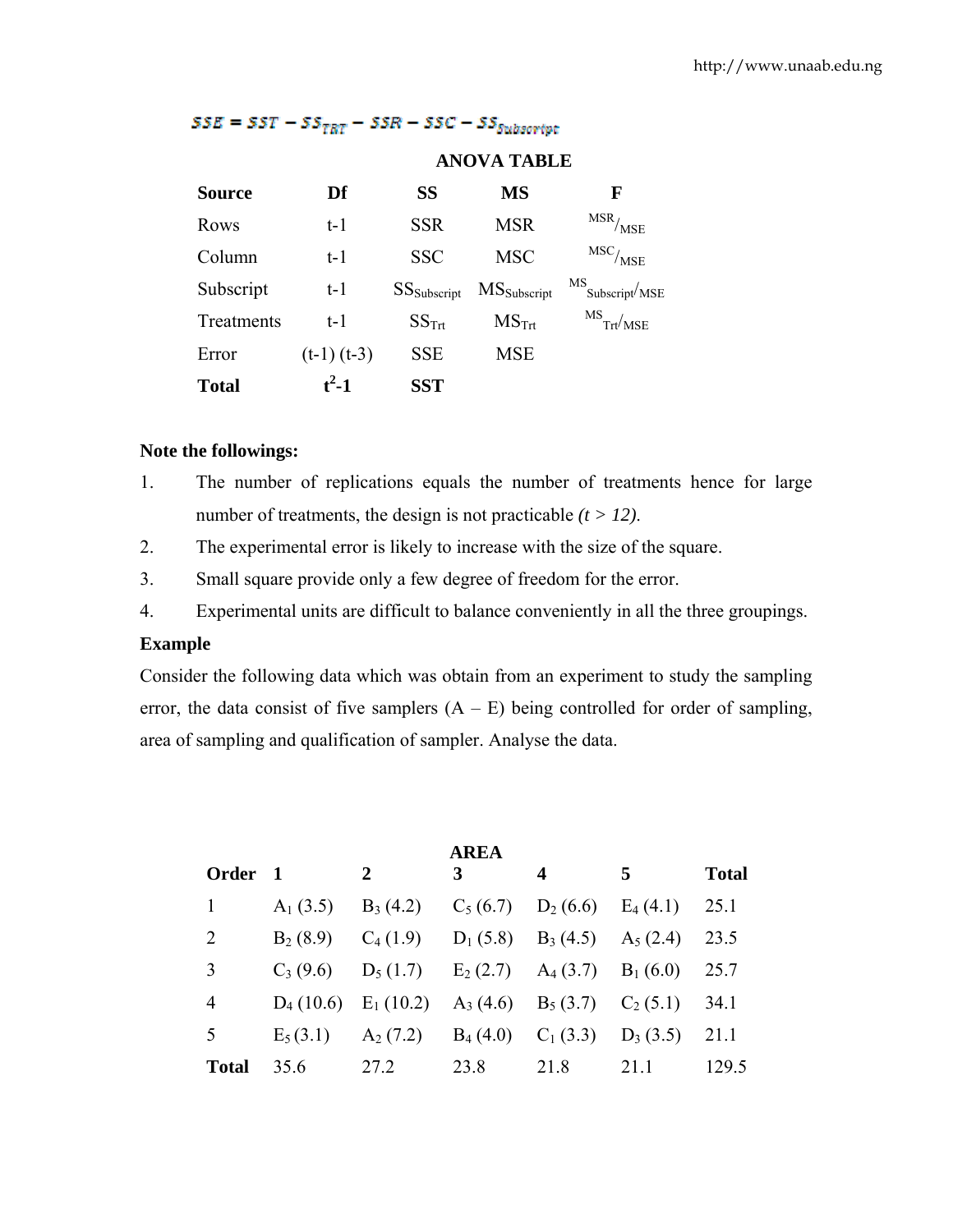#### **ASSIGNMENT**

The data below is obtained from an experiment using Graeco Latin Square Design with four diet,  $(A, B, C, D)$ . breed I, II, III, IV weight group  $\{1, 2, 3, 4\}$  feed concentration  $\{i\}$ *ii iii iv}*. Is there any significant difference between the diets. If any, compare them and make necessary recommendation. Also comment on the management of the experiment.

|   | <b>Breeds</b>          |              |             |               |
|---|------------------------|--------------|-------------|---------------|
|   | L                      | $\mathbf{I}$ | Ш           | $\mathbf{IV}$ |
| 1 | $A_1(5.9)$             | $B_3(4.2)$   | $C_4(10.2)$ | $D_2(6.6)$    |
| 2 | $B_2(8.9)$             | $A_4(4.5)$   | $D_3(6.0)$  | $C_1(3.0)$    |
| 3 | $C_3(9.6)$             | $D_1$ (5.8)  | $A_2(7.2)$  | $B_4(4.6)$    |
| 4 | $D_4(10.5)$ $C_2(4.1)$ |              | $B_1$ (3.5) | $A_3(6.7)$    |

## **SIMPLE FACTORIAL EXPERIMENT**

# **Introduction**

Factorial experiments are used in the study of the effects of two or more factors. In factorial experiments, all the possible combinations of the level of the factors make up the treatments. For example, if there are two factor A, B each with 'a' and 'b' levels respectively, then we have '*ab'* treatment combinations.

|                             | B                      |
|-----------------------------|------------------------|
| <b>Maize variety</b>        | <b>Fertilizer Rate</b> |
| $a_0$ White<br>$a_1$ Yellow | 0kg/ha<br>$b_0$        |
| α                           | $b_1$ 30 $kg/ha$<br>b  |
|                             | 60 kg/ha<br>Ь.         |
|                             | 90kg/ha<br>ь.          |
|                             | 120 kg/ka<br>Ь.        |

There are 10 treatment combinations. Also factorial experiments allow us to investigate the interaction between the factors. That is, how the levels of a factor perform in the presence of the levels of another factor. We are able to answer the question on how the responses to one factor were affected by another.

|               | в                      |
|---------------|------------------------|
| Maize Variety | <b>Fertilizer Rate</b> |
| $a_0$ White   | $b_0$ 0 kg/ha          |
| $a_1$ Yellow  | $b_1$ 30 kg/ha         |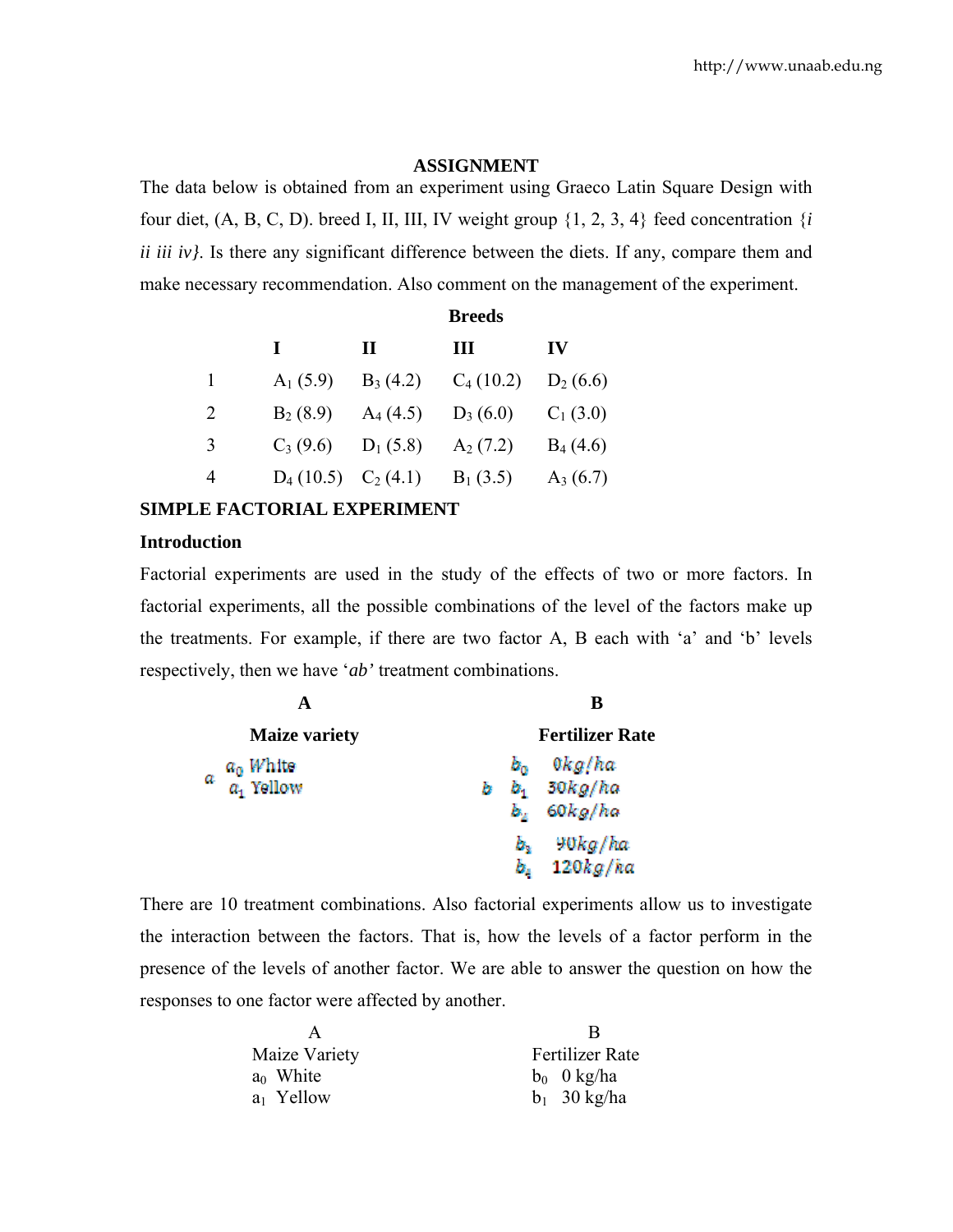In analyzing data from a factorial experiment, we would be interested in the main effect and the interaction effect of a factor. The main effect of a factor is a measure of the change in response in the level of a factor averaged over all levels of the other factors. For example, let two factors A and B be at two level  $a_0$ ,  $a_1$  and  $b_0$ ,  $b_1$  respectively with treatment combinations  $a_0b_0$ ,  $a_0b_1$ ,  $a_1b_0$ ,  $a_1b_1$ . The main effect of A is a measure of change in A from  $a_0$  to  $a_1$  averaged over the two levels of B.

i.e. At level  $b_0$  of B: the simple effect of A is  $a_1b_0 - a_0b_0$ .

Similarly, at level  $b_1$  of B: the simple effect of A is  $a_1b_1 - a_0b_1$ .

Main effect of A =  $\frac{1}{2a} [ (a_1 b_1 - a_0 b_1) + (a_1 b_0 - a_0 b_0) ]$ 

The *r* represent the replication, where each treatment total response is from *r* units.

Also at level  $a_0$  of A: simple effect of B is  $a_0b_1 - a_0b_0$ .

Similarly, at level  $a_1$  of A simple effect of B is  $a_1b_1 - a_1b_2$ 

Thus

Main effect of B =  $\frac{1}{8n} [ (a_1 b_1 - a_1 b_0) + (a_2 b_1 - a_0 b_0) ]$ 

Each effect of a factor at a given level of the other factor is known as simple effect. The interaction effect is the differential response to one factor in combination with varying levels of a second factor. That is, an additional effect due to the combined influence of two or more factors. For example, interaction between A and B (AB) is estimated as the difference between two simple effects.  $(a_1b_1 - a_0b_1)$  and  $(a_1b_0 - a_0b_0)$ 

i.e. the interaction effect  $AB = \frac{1}{2r} [(\alpha_1 b_1 - \alpha_0 b_1) + (\alpha_1 b_0 - \alpha_0 b_0)]$ 

$$
BA = \frac{1}{2r} \left[ (a_1 b_1 - a_1 b_0) + (a_0 b_1 - a_0 b_0) \right]
$$

Consider the following result

Mean Responses

|     | $a_0$ 20 30 |      | 20 30 | 20 40 |  |
|-----|-------------|------|-------|-------|--|
|     | $a_1$ 40 50 |      | 30 50 | 50 30 |  |
| (i) |             | (ii) | (iii) |       |  |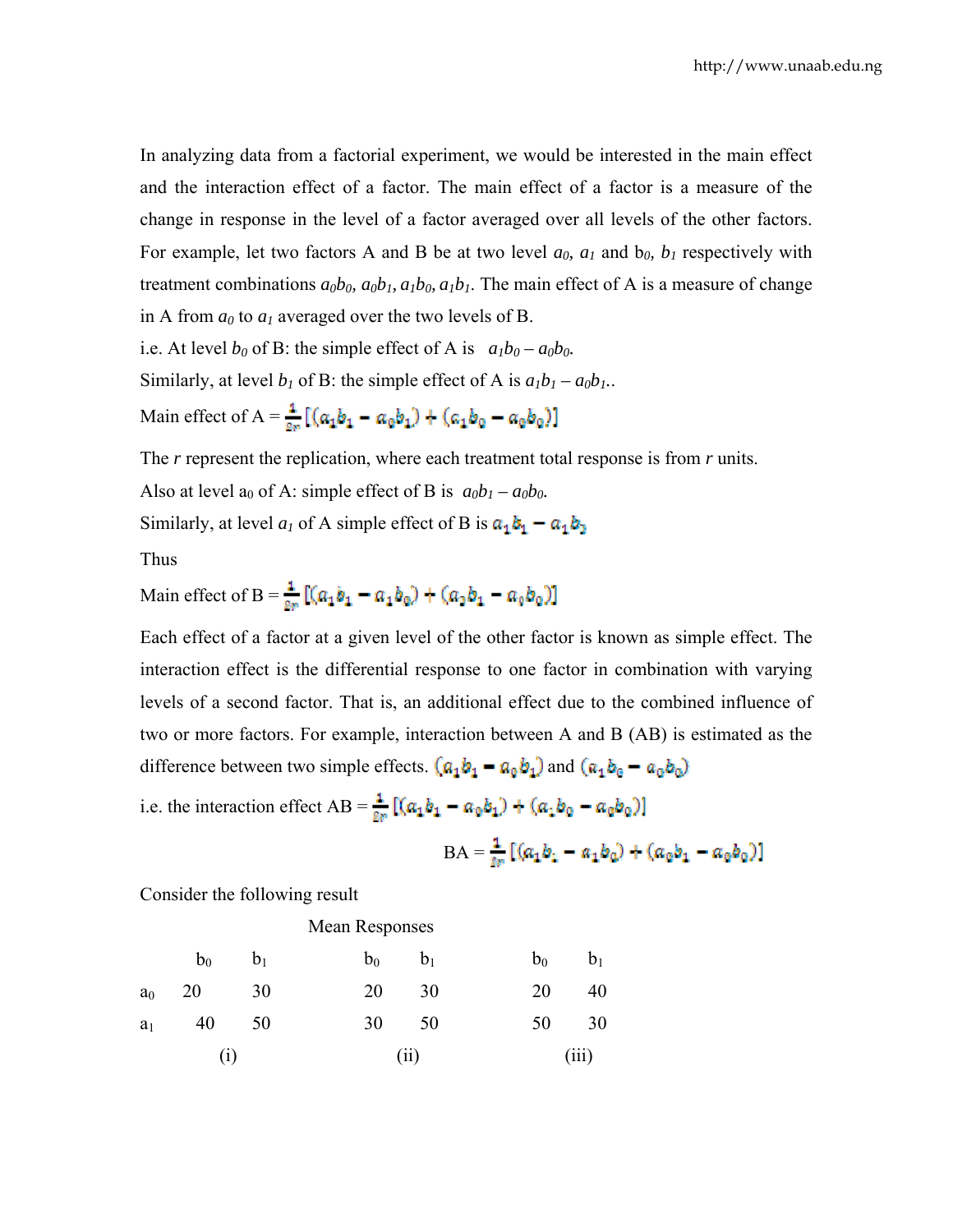m.e of 
$$
A = \frac{1}{2}(20 + 20) = 20
$$
  
\nm.e of  $B = \frac{1}{2}(10 + 10) = 10$   
\nm.e of  $A = \frac{1}{2}(20 + 20) = 20$   
\n $AB = \frac{1}{2}(20 - 20) = 0$   
\n $= \frac{1}{2}(10 - 10) = 0$   
\nm.e of  $A = \frac{1}{2}(10 + 20) = 15$   
\nm.e of  $B = \frac{1}{2}(20 - 10) = 5$   
\n $AB = \frac{1}{2}(20 - 10) = 5$   
\nm.e of  $A = \frac{1}{2}(30 - 10) = 10$   
\nm.e of  $B = \frac{1}{2}(-20 + 20) = 0$   
\n $AB = \frac{1}{2}(-10 - 30) = -20$ 

From above illustration (i) shows the case of no interaction, (ii) shows the case of mild interaction and (iii) shows the case of strong interaction.

# **LAYOUT**

Any of the earlier design discussed can be used, in particular, the RCBD. The treatment combinations are assigned to each block randomly

For example, consider the case of two factors A and B, each at two levels  $a_0$ ,  $a_1$  and  $b_0$ ,  $b_1$ respectively. The treatment combinations are  $a_0b_0$ ,  $a_0b_1$ ,  $a_1b_0$ ,  $a_1b_1$ .

|  | $a_1b_0$ $a_0b_0$ $a_1b_0$                                | $a_1b_0$ $a_8b_0$ $a_0b_1$           |  |
|--|-----------------------------------------------------------|--------------------------------------|--|
|  | $\begin{array}{ccc} a_1b_1 & a_3b_1 & a_0b_1 \end{array}$ | $a_1b_1 \cdots a_1b_1 \cdots a_0b_1$ |  |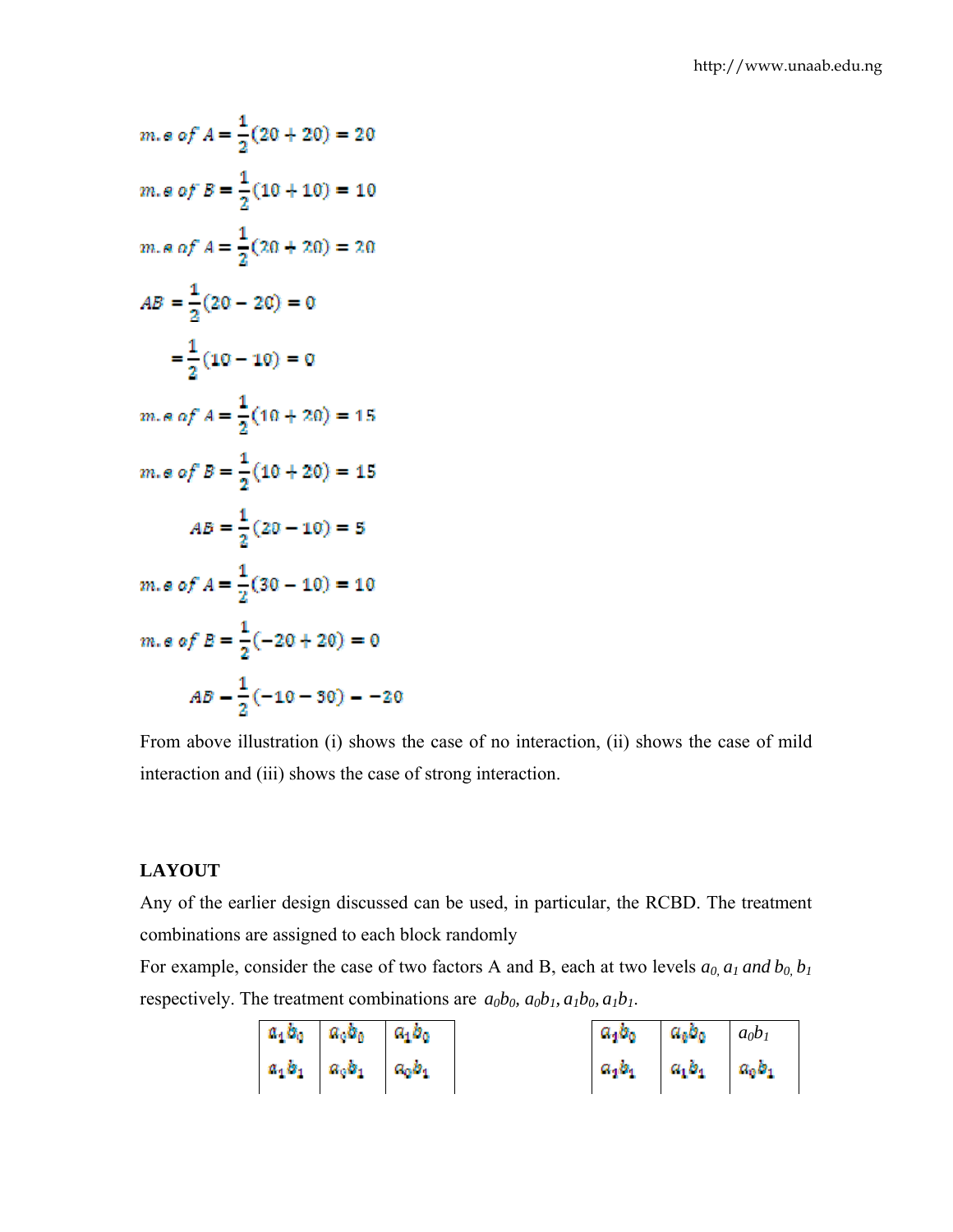RCBD 
$$
a_0b_0
$$
  $a_1b_1$   $a_0b_0$   $a_1b_1$   $a_1b_0$   $a_1b_1$  CRD  $a_1b_1$   $a_1b_0$   $a_0b_0$   $a_0b_0$ 

#### **MODEL CRD**

 $y_{ijk} = \mu + \alpha_i + \beta_i + (\alpha \beta)_{ij} + \beta_{ijk}$  $t = 1, ..., a, j = 1, ..., b, k = 1, ..., r$ 

where  $y_{ijk}$  is the observed value from the k<sup>th</sup> unit corresponding to level *i* of factor A and the  $i<sup>th</sup>$  level of B  $\mu$  is the grand mean  $\alpha_i$  is the effect of level *i* of factor A  $\beta_f$  is the effect of the j<sup>th</sup> of factor B  $(\kappa \beta)_i$  is the effect of interaction between  $\alpha_i$  and  $\beta_i$ .

 $\mathbf{s}_{ijk}$  is the random error component.

## **MODEL RCBD**

 $y_{ijk} - \mu + \infty_i + \beta_j + (\infty \beta)_{ij} + T_k + \alpha_{ijk}$ 

Where  $T_k$  is the effect of the  $k^{th}$  block

$$
\Sigma \kappa_t = 0, \ \Sigma \beta_t = 0 \qquad \Sigma (\propto \beta)_{t} = 0
$$

 $H_0: \mathfrak{K}_1 \otimes \mathfrak{K}_2 \otimes \cdots \otimes \mathfrak{K}_n = 0$ 

H<sub>1</sub>: atleast one  $\mathbf{x}_i \neq \mathbf{0}$ 

$$
H_{20}:\beta_1=\beta_2=\cdots=\beta_k=0
$$

H<sub>21</sub>: atleast one  $\beta_f \neq 0$ 

H<sub>30</sub>:  $(\propto \beta)_{11} = 0$ 

H<sub>31</sub>:  $(\alpha \beta)_{ij} \neq 0$  {there is interaction between A and B}

# **ANALYSIS OF VARIANCE**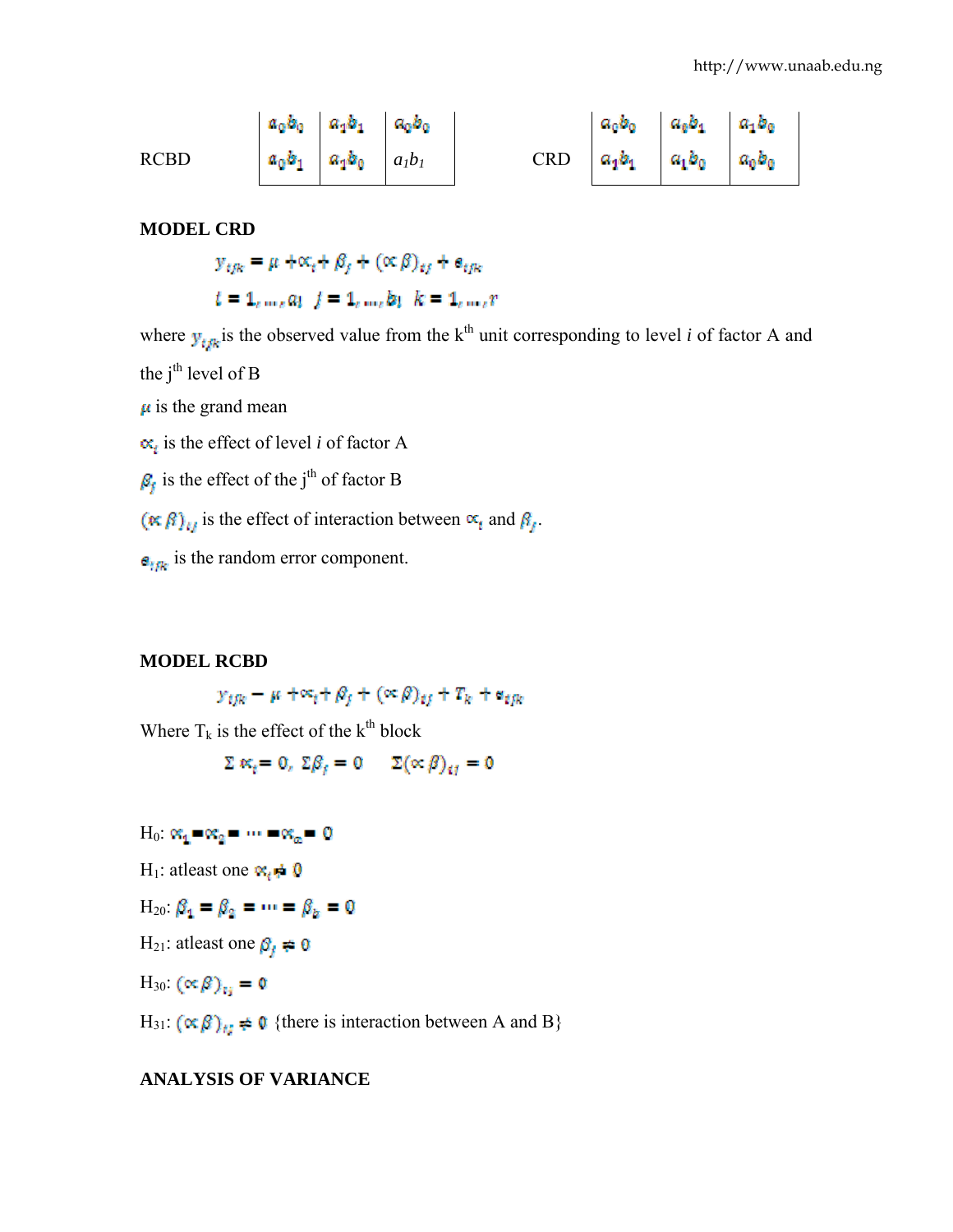The total variation is partitioned into that due to factor A, factor B, the interaction AB and the error i.e.

 $SST = SSA + SSB + SSAB + SSE$ 

where the SST, SSA, SSB, SSAB and SSE are obtain in the usual form i.e.



-SSA- SSB

 $SSE = SST - SSA - SSB - SSAB$ 

#### **ANOVA TABLE**

| <b>Source</b> | Dť            | SS          | <b>MS</b>   | F                               |
|---------------|---------------|-------------|-------------|---------------------------------|
| Α             | $a-1$         | <b>SSA</b>  | <b>MSA</b>  | $MSA$ / $MSE$                   |
| B             | b-1           | <b>SSB</b>  | <b>MSB</b>  | $\frac{\text{MSB}}{\text{MSE}}$ |
| AB            | $(a-1)$ (b-1) | <b>SSAB</b> | <b>MSAB</b> | $\text{MSAB}_{\text{/MSE}}$     |
| <b>ERROR</b>  | $ab(r-1)$     | <b>SSE</b>  | <b>MSE</b>  |                                 |
| <b>Total</b>  | $abr-1$       | <b>SST</b>  |             |                                 |

## **Example**

An engineer designing a battery for use in a device that would be subjected to some extreme variation in temperature has three types of plate materials to use. He decided to test the plate materials under three temperature settings  $(15^{\circ}F, 70^{\circ}F, 125^{\circ}F)$  to see their effect on the life of a battery. Four test runs are to be made at each treatment combination. Test the effect of temperature and plate material and their possible interaction on the battery life.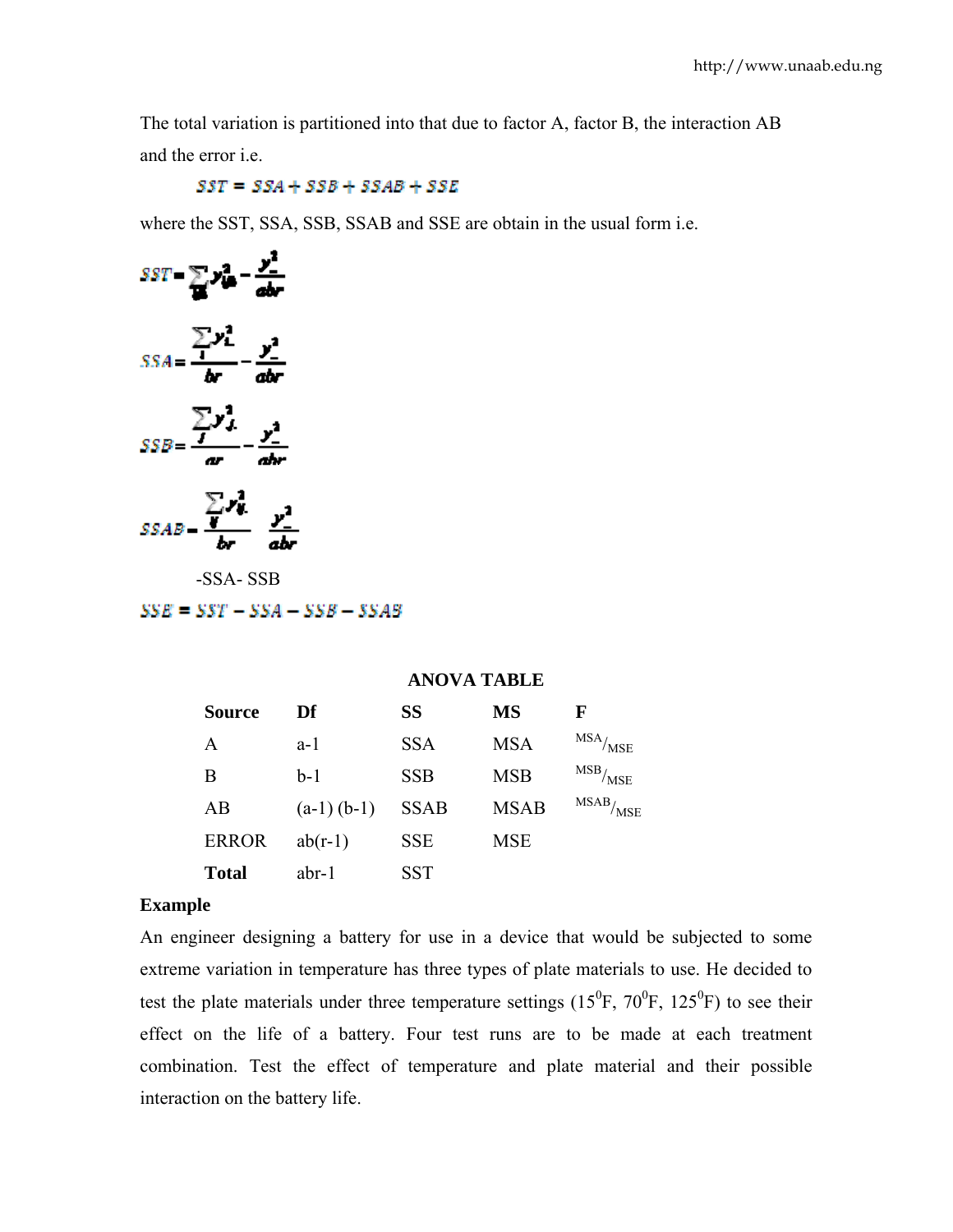|               |             |            |            | <b>Temperature</b> |          |           |      |
|---------------|-------------|------------|------------|--------------------|----------|-----------|------|
| <b>Type</b>   | $15^0$ F    |            | $70^0$ F   |                    |          | $125^0$ F |      |
| $\mathbf{A}$  | 130<br>74   | 155<br>180 | 34<br>60   | 40<br>675          | 20<br>62 | 70<br>58  |      |
|               | 539         |            | 229        |                    |          | 230       | 998  |
| B             | 150<br>159  | 188<br>126 | 126<br>106 | 122<br>115         | 25<br>58 | 70<br>46  |      |
|               | 623         |            | 469        |                    |          | 198       | 1290 |
| $\mathcal{C}$ | 1382<br>168 | 110<br>160 | 174<br>150 | 120<br>139         | 96<br>82 | 104<br>60 |      |
|               | 576         |            |            | 583                |          | 342       | 1501 |
|               | 1738        |            |            | 1281               |          | 770       | 3789 |

# **ASSIGNMENT**

Three types of tyres are to be compared using four different brand of cars. The threading on the tyres are measured after a period of use. Below is the rescaled data. Are the tyres significantly different? Also does the performance of the tyres depend on the brand of the car?

| <b>Tyres</b>     |    |             |    |    |    |             |  |
|------------------|----|-------------|----|----|----|-------------|--|
| <b>Car brand</b> |    | $\mathbf A$ |    | B  |    | $\mathbf C$ |  |
| 1                | 5  | 7           | 12 | 8  | 16 | 12          |  |
|                  | 11 | 9           | 4  | 6  | 8  | 10          |  |
| $\overline{2}$   | 5  | 6           | 9  | 2  | 8  | 13          |  |
|                  | 4  | 2           | 2  | 7  | 14 | 9           |  |
| 3                | 2  |             | 9  | 12 | 6  | 7           |  |
|                  | 6  | 7           | 8  |    | 8  | 5           |  |